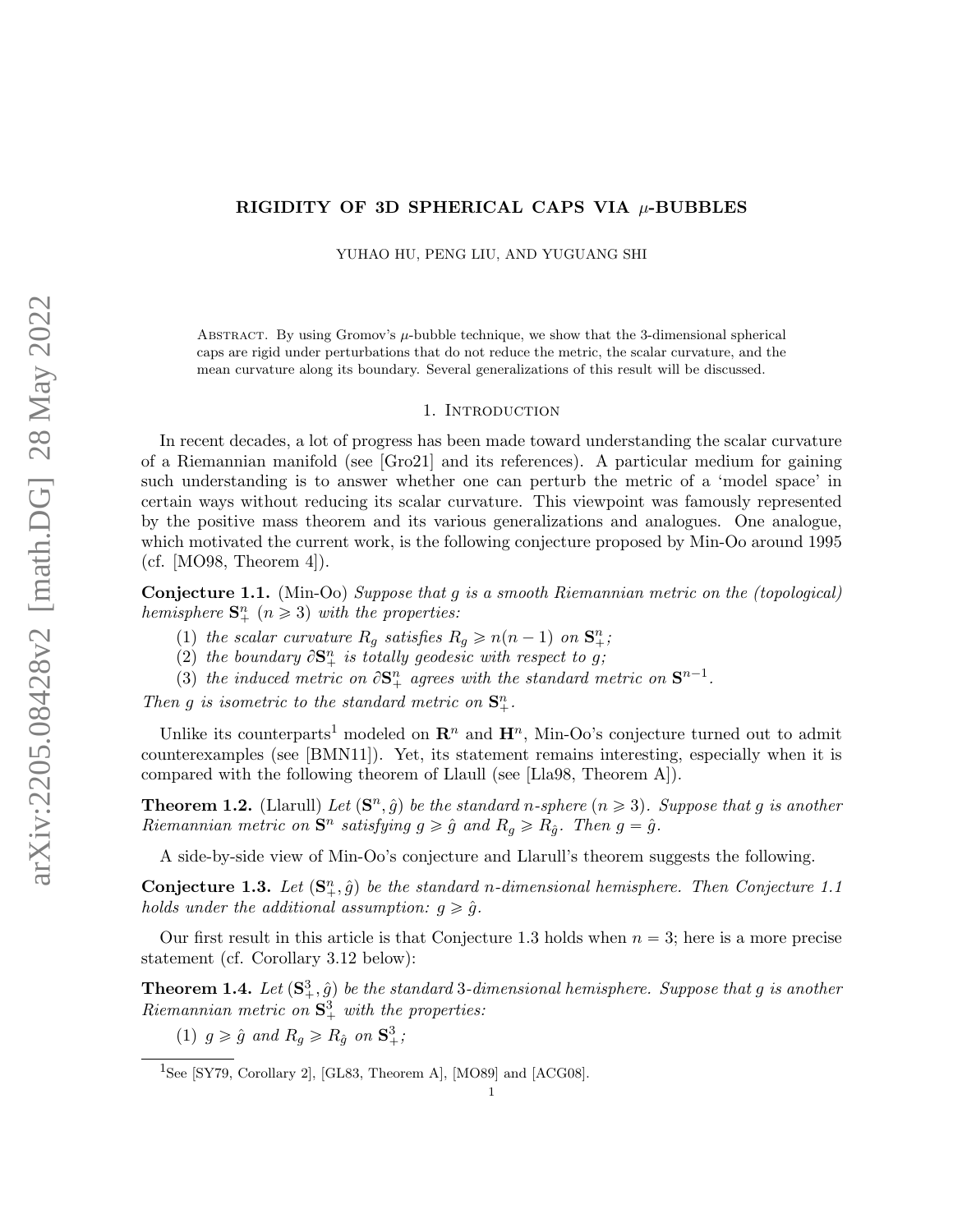- ([2](#page-1-0)) the mean curvature<sup>2</sup>  $H_g$  on  $\partial \mathbf{S}_+^3$  satisfies  $H_g \geq 0$ ;
- (3) the induced metrics on  $\partial S^3_+$  satisfy  $g_{\partial S^3_+} = \hat{g}_{\partial S^3_+}$ .

<span id="page-1-1"></span>Then  $g = \hat{g}$ .

As we will see below, Theorem [1.4](#page-0-3) admits a somewhat direct proof. With more technical work, we can generalize it in the following aspects: (i) the assumption [\(3\)](#page-1-1) in Theorem [1.4](#page-0-3) will be removed; and (ii) the model space will not need to be the standard hemisphere—it can be a 'spherical cap' or, more generally, a geodesic ball inside a space form. To make these points explicit, we now state our main result (cf. Theorem [5.3](#page-18-2) below).

<span id="page-1-2"></span>**Theorem 1.5.** For any suitable constants  $\kappa, \mu$ , let  $(\mathbf{B}_{\kappa,\mu}, \hat{g}_{\kappa})$  be a geodesic ball in the 3dimensional space form with sectional curvature  $\kappa$  such that  $\partial \mathbf{B}_{\kappa,\mu}$  has mean curvature  $\mu$ . Suppose that g is another Riemannian metric on  $\mathbf{B}_{\kappa,\mu}$  satisfying

 $g \ge \hat{g}_{\kappa}, \quad R_g \ge 6\kappa \text{ on } \mathbf{B}_{\kappa,\mu} \qquad \text{and} \qquad H_g \ge \mu \text{ on } \partial \mathbf{B}_{\kappa,\mu}.$ 

Then  $g = \hat{g}_{\kappa}$ .

In Gromov's first preprint of [\[Gro19\]](#page-19-6), a (more general) version of Theorem [1.5](#page-1-2) was stated as a 'non-existence' result (see [\[Gro18a,](#page-19-7) Theorem 1]); an outline of proof was sketched, which relied on a "generalized Llarull's theorem". Following Gromov's main idea, we present a detailed and purely variational proof of Theorem [1.5;](#page-1-2) this theorem also confirms, in the case of  $n = 3$ , a rigidity statement mentioned in [\[Gro18a,](#page-19-7) Remark (d)] without proof.

A simple modification of the proof of Theorem [1.5](#page-1-2) yields the following (cf. Theorem [5.1\)](#page-17-0).

<span id="page-1-3"></span>**Theorem 1.6.** Let  $(\mathbf{S}^3 \setminus \{O, O'\}, \hat{g})$  be the standard 3-sphere with a pair of antipodal points removed, and let  $h \geq 1$  be a smooth function on  $S^3 \setminus \{O, O'\}$ . Suppose that g is another Riemannian metric on  $\mathbf{S}^3 \setminus \{O, O'\}$  satisfying

$$
g \ge h^4 \hat{g}
$$
 and  $R_g \ge h^{-2} R_{\hat{g}}$ .

Then  $h \equiv 1$ , and  $g = \hat{g}$ .

When  $h \equiv 1$ , Theorem [1.6](#page-1-3) is a special case of Gromov's theorem of "extremality of doubly punctured spheres" (cf. [\[Gro21,](#page-19-0) Sections 5.5 and 5.7]), and it implies Theorem [1.2](#page-0-4) in the case of  $n = 3$ . We also remark that Theorem [1.6](#page-1-3) would fail without the assumption  $h \ge 1$  (see Remark [5.2](#page-18-3) below). We tend to believe that the conclusion of Theorem [1.6](#page-1-3) still holds when the condition  $g \geq h^4 \hat{g}$  is replaced by  $g \geq h^2 \hat{g}$ ; a condition such as inf  $h > 0$  would still be needed, otherwise, the metric in Remark [5.2](#page-18-3) would serve as a counterexample.

Before sketching our technical ingredients, let us remind the reader that since the early 1980s, two different approaches—variational and spinorial—have been developed for studying the scalar curvature. Yet, for more than two decades, extensions of Llarull's rigidity theorem, like Llarull's original proof, had been mainly carried out from the spinorial approach.<sup>[3](#page-1-4)</sup> It is relatively recent that variational methods have also become available for proving results of Llarull type.<sup>[4](#page-1-5)</sup> A key in this new development, which is also a main tool for the current paper, is Gromov's  $\mu$ -bubble technique [\[Gro21,](#page-19-0) Section 5].

<span id="page-1-0"></span><sup>&</sup>lt;sup>2</sup>Given a domain Ω in a Riemannian manifold, unless we specify otherwise, we shall adopt the (sign) convention for the mean curvature of  $\partial\Omega$  to be  $H = \text{tr}(\nabla \nu)$ , where  $\nu$  is the *outward* unit normal along  $\partial\Omega$ . Under this convention, the mean curvature of the boundary of the unit ball in  $\mathbb{R}^n$  is  $n-1$ .

<span id="page-1-4"></span><sup>&</sup>lt;sup>3</sup>See, for example, [\[GS02\]](#page-19-8), [\[Her05\]](#page-19-9), [\[Lis10\]](#page-19-10), [\[CZ21\]](#page-18-4) (especially Theorem 1.15, Corollary 1.17) and [\[Lot21\]](#page-19-11).

<span id="page-1-5"></span><sup>4</sup>To our best knowledge, a purely variational proof of Llarull's original theorem remains to be found.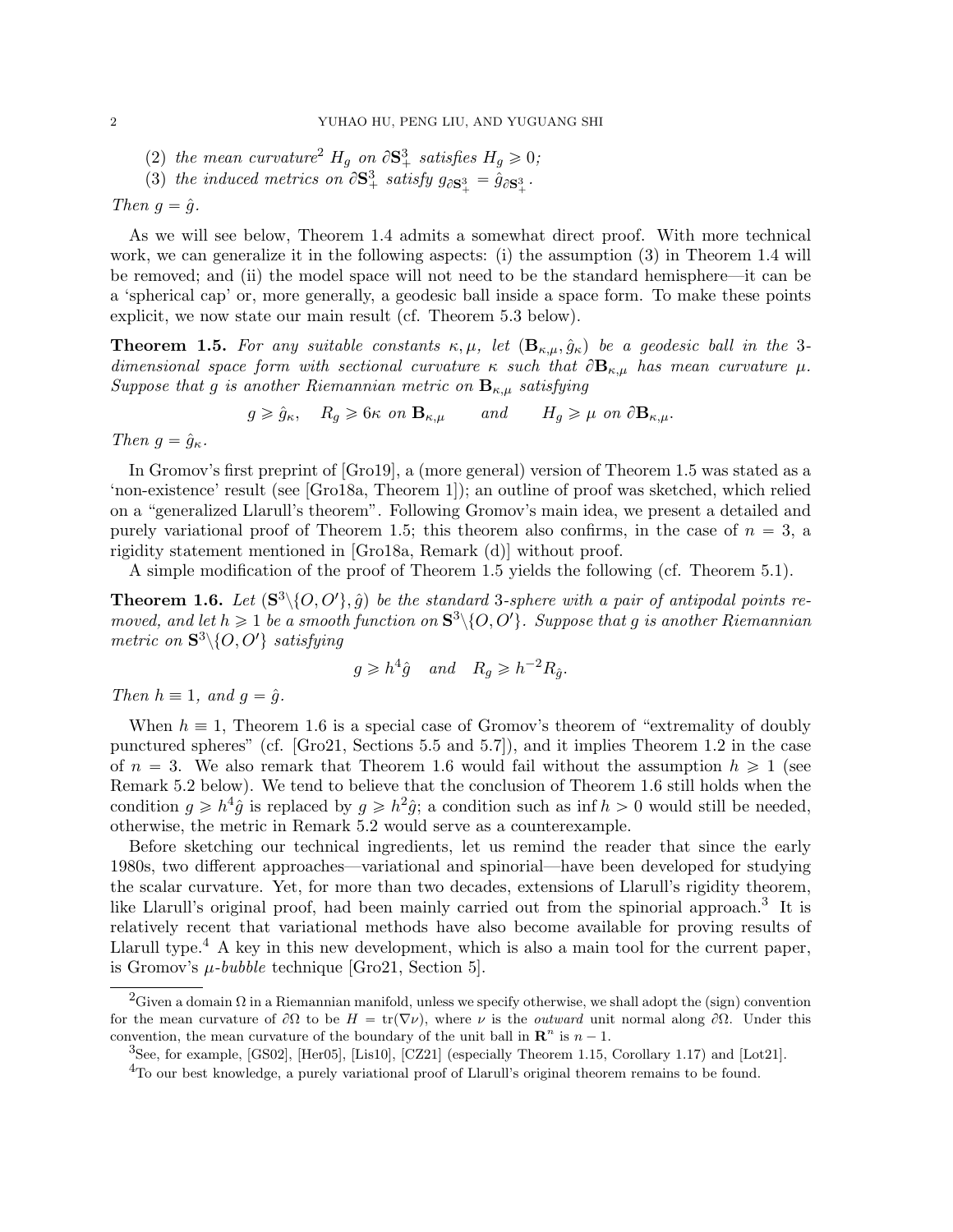Roughly speaking, given a function  $\mu$  on a Riemannian manifold  $(M^n, g)$ , a  $\mu$ -bubble is a minimizer (and a critical point) of the functional

<span id="page-2-1"></span>(1.1) 
$$
\Omega \mapsto \text{vol}_{n-1}(\partial \Omega) - \int_{\Omega} \mu
$$

defined for suitable subsets  $\Omega \subset M$ ; given a  $\mu$ -bubble, useful geometric information can be extracted from its first and second variation formulae. In order to guarantee that a nondegenerate  $\mu$ -bubble exists,  $(M, g)$  is often assumed to be a *Riemannian band*<sup>[5](#page-2-0)</sup>, and  $\mu$  is often required to satisfy a *barrier condition* (see  $(2.2)$  below), which prevents minimizing sequences from collapsing either to a point or into  $\partial M$ .

In some cases, even without the assumption of either a Riemannian band or a barrier condition, a  $\mu$ -bubble may still be found by direct observation of the functional [\(1.1\)](#page-2-1). This is the case with our proof of Theorem [1.4—](#page-0-3)In fact, if we modify  $(1.1)$  by considering the new functional

(1.2) 
$$
\Omega \mapsto \text{vol}_{n-1}(\partial \Omega) + \int_{\mathbf{S}_+^3 \setminus \Omega} \mu,
$$

the variational properties remain unchanged; in our situation, the new functionals associated to g and  $\hat{g}$  admit an inequality, which becomes an equality when  $\Omega = \mathbf{S}_{+}^{3}$ , and then direct comparison shows that  $S^3_+$  is a  $\mu$ -bubble (see the proof of Corollary [3.12\)](#page-10-0). We note that this argument crucially relies on the assumption [\(3\)](#page-1-1) in Theorem [1.4.](#page-0-3)

Now let us continue to take Theorem [1.4](#page-0-3) as an example to explain how to obtain rigidity results from having an 'initial'  $\mu$ -bubble  $\Omega$ . Although  $\Omega$  need not be  $S^3_+$ , we do, for a technical reason, require that  $\partial\Omega$  has a connected component  $\Sigma_0$  whose projection onto  $S^2$  has nonzero degree (see [\(3.6\)](#page-7-0))—for simplicity, let us call such a  $\Sigma_0$  a 'good component'. By using the second variation and the Gauss–Bonnet formulae, we show that, under certain extra assumptions,  $\Sigma_0$  must be a 2-sphere parallel (w.r.t.  $\hat{g}$ ) to the equator  $\partial S_+^3$ ; furthermore, along  $\Sigma_0$  the ambient metric q must agree with  $\hat{q}$  (Proposition [3.4\)](#page-7-1). This obtained, a standard foliation lemma (Lemma [3.8\)](#page-9-0) and minimality of  $\Omega$  imply that g must agree with  $\hat{g}$  in a neighborhood of  $\Sigma_0$  (Lemma [3.10\)](#page-9-1). Finally, with an 'open-closed' argument and standard facts in geometric measure theory, we show that such a neighborhood can be extended to the whole manifold, thus completing the proof (Proposition [3.11\)](#page-10-1).

In the more general setting of Theorem [1.5,](#page-1-2) the existence of an 'initial'  $\mu$ -bubble becomes less direct to prove. For simplicity, let us still assume that the model space is the standard hemisphere. Although  $(\mathbf{S}^3_+, g)$  is not a Riemannian band, we may consider creating one from it by removing a small geodesic ball centered at the north pole  $O \in (\mathbf{S}_+^3, \hat{g})$ , but an immediate problem arises: the natural choice  $\mu = \hat{H}$  (see [\(3.3\)](#page-6-0)), which corresponds to the mean curvature of the geodesic spheres centered at O with respect to  $\hat{q}$ , may not satisfy the barrier condition.

To address this problem, we construct a sequence of perturbations  $\mu_{\epsilon}$  (see [\(4.3\)](#page-11-0); also cf. [\[Zhu21,](#page-19-12) Section 3]) of  $\hat{H}$  that do satisfy the barrier conditions on a corresponding sequence of Riemannian bands  $M_{\epsilon} \subset \mathbf{S}_{+}^{3}$ . In particular, in each  $M_{\epsilon}$  there exists a  $\mu_{\epsilon}$ -bubble  $\Omega_{\epsilon}$  (Lemma [4.1\)](#page-12-0). By construction,  $\mu_{\epsilon}$  tends to  $\hat{H}$ , and  $M_{\epsilon}$  tends to  $S^3_+$ , as  $\epsilon$  approaches 0. However, two new questions arise:

- (a) As  $\epsilon$  tends to 0, do the  $\Omega_{\epsilon}$  subconverge to an  $\hat{H}$ -bubble  $\Omega$  in  $(\mathbf{S}^3_+, g)$ ?
- (b) If so, does  $\partial\Omega$  possess a component whose projection to  $S^2$  has nonzero degree?

<span id="page-2-0"></span> $5$ See Section [2.1](#page-3-0) below for definition, and see [\[Gro18b\]](#page-19-13) and [R $\ddot{a}d21$ ] for related discussion.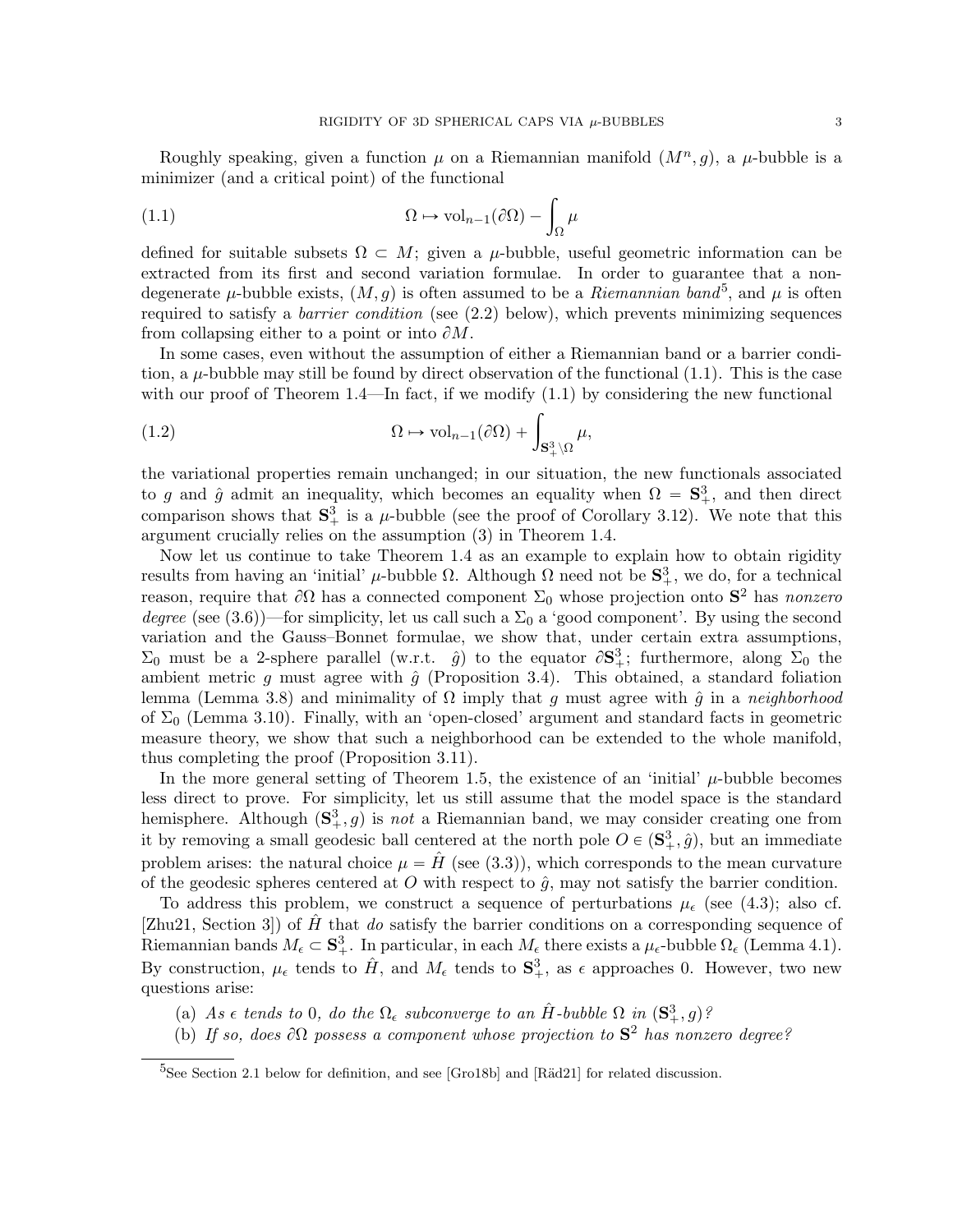To put these in a slightly different way, regarding (a), we worry that  $\Omega_{\epsilon}$  may become degenerate in the limit; regarding (b), we worry that the 'good components' of  $\partial\Omega_{\epsilon}$  may either approach the north pole O and thus lose the 'degree' property, or 'meet and cancel' each other so that none of them is actually preserved in the limit.

In Sections [4.3](#page-12-1) and [4.4,](#page-15-0) we answer both questions (a) and (b) in the affirmative. A key step is to argue that each  $\partial\Omega_\epsilon$  not only possesses a 'good component'  $\Sigma_0^\epsilon$ , but such a component must be disjoint from a fixed neighborhood of  $O \in \mathbf{S}_{+}^{3}$  provided that  $\epsilon$  is small (Proposition [4.7\)](#page-14-0), which is, again, enforced by the Gauss–Bonnet theorem. This step allows us to obtain a universal upper bound for the norm of the second fundamental form on  $\Sigma_0^{\epsilon}$ , which is then used to prove the existence of a limiting hypersurface  $\Sigma_0$  that is indeed a component of  $\partial\Omega$  (Lemma [4.11\)](#page-16-0).

Once having an 'initial'  $\mu$ -bubble, one may complete the proof of Theorem [1.5](#page-1-2) by the foliation argument described above.

Regarding Theorem [1.6,](#page-1-3) we may consider Riemannian bands in  $S^3\setminus\{O,O'\}$  bounded by small geodesic spheres in  $(\mathbf{S}^3, \hat{g})$  centered at O and O', but because of the lack of mean curvature information with respect to g along those boundaries, perturbations of the form  $(4.3)$  are no longer adequate for meeting the barrier condition. To address this issue, we construct new functions  $\mu_{\alpha}$  by composing the function  $\hat{H}$  with dilations of  $S^3 \setminus \{O, O'\}$  in the 'longitude' direction, and then  $\mu_{\alpha}$  will satisfy the desired barrier conditions—see Section [5](#page-17-1) for more detail. The rest of the proof is similar to the other cases.

#### **ACKNOWLEDGEMENTS**

The authors would like to thank Prof. Weiping Zhang for his interest in this work and Dr. Jintian Zhu for helpful conversations. Y. Shi and P. Liu are grateful for the support of the National Key R&D Program of China Grant 2020YFA0712800, and Y. Hu is grateful for the support of the China Postdoctoral Science Foundation Grant 2021TQ0014.

## 2. ELEMENTS OF GROMOV'S  $\mu$ -BUBBLE TECHNIQUE

In this section we recall some elements of Gromov's  $\mu$ -bubble technique. Our discussion follows Section 5 of [\[Gro21\]](#page-19-0), Section 2 of [\[Zhu21\]](#page-19-12) and Section 3 of [\[ZZ20\]](#page-19-15).

## <span id="page-3-0"></span>2.1.  $\mu$ -bubbles in a Riemannian band.

Let  $(M^n, g)$  be a compact Riemannian manifold whose boundary  $\partial M$  is expressed as a disjoint union  $\partial M = \partial_- \cup \partial_+$  where both  $\partial_-$  and  $\partial_+$  are closed hypersurfaces. Such a quadruple  $(M, g; \partial_-, \partial_+)$  is called a *Riemannian band*. Given a Riemannian band, let  $\Omega_0 \subset M$  be a fixed smooth Caccioppoli set<sup>[6](#page-3-1)</sup> that contains a neighborhood of  $\partial_-$  and is disjoint from a neighborhood of  $\partial_+$ ; we call such an  $\Omega_0$  a *reference set*. Let  $\mathcal{C}_{\Omega_0}$  denote the collection of Caccioppoli sets  $\Omega \subset M$  satisfying  $\Omega \Delta \Omega_0 \subset M$  (" $\subset$ " reads "is compactly contained in"); here  $\Omega \Delta \Omega_0$  denotes the symmetric difference between  $\Omega$  and  $\Omega_0$ , and M stands for the interior of M.

Let  $\mu$  be either a smooth function on M, or a smooth function defined on M<sup>n</sup> satisfying

<span id="page-3-2"></span>
$$
\mu \to \pm \infty \text{ on } \partial_{\mp}.
$$
 For  $\Omega \in C_{\Omega_0}$  consider the *brane action*  
(2.1) 
$$
\mathcal{A}_{\Omega_0}^{\mu}(\Omega) := \mathcal{H}^{n-1}(\partial \Omega) - \mathcal{H}^{n-1}(\partial \Omega_0) - \int_M (\chi_{\Omega} - \chi_{\Omega_0}) \mu \, d\mathcal{H}^n
$$

where  $\mathcal{H}^k$  is the k-dimensional Hausdorff measure induced by g and  $\chi_{\Omega}$  denotes the characteristic function associated to  $\Omega$ . A minimizer  $\Omega$  of [\(2.1\)](#page-3-2) is called a  $\mu$ -bubble.

<span id="page-3-1"></span> $6A$ lso known as 'sets of locally finite perimeter'; see [\[Giu84\]](#page-18-5) for details.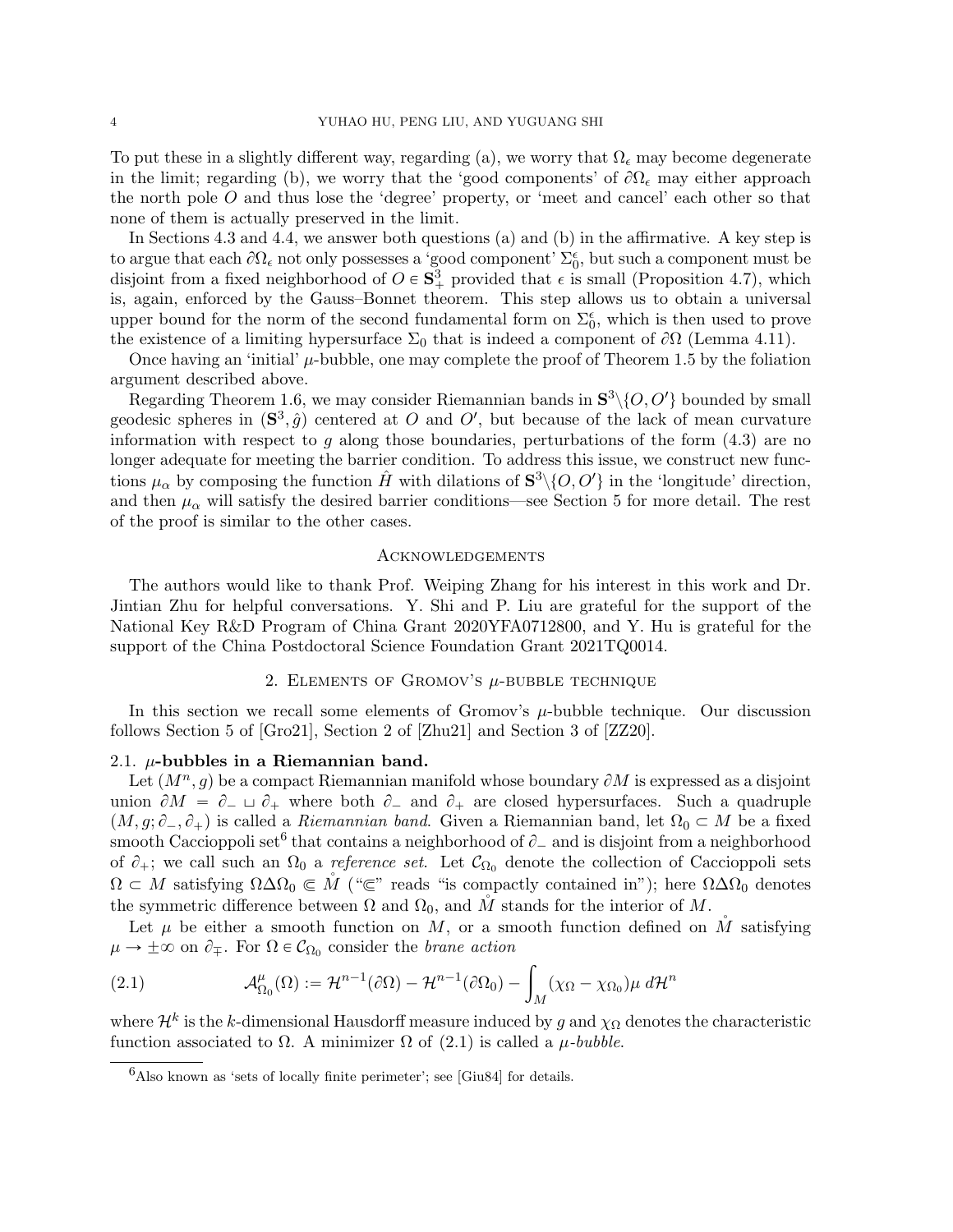**Remark 2.1.** (1) For  $\Omega_1, \Omega_2 \in C_{\Omega_0}$ , we have  $\mathcal{A}_{\Omega}^{\mu}$  $\frac{\mu}{\Omega_0}(\Omega_2)-\mathcal{A}_\Omega^\mu$  $\frac{\mu}{\Omega_1}(\Omega_2) = \mathcal{A}^{\mu}_{\Omega_1}$  $^{\mu}_{\Omega_0}(\Omega_1)$ ; thus, in a sense, minimizers are independent of the choice of a reference set. (2) The brane action  $(2.1)$  may be defined on manifolds that are not necessarily Riemannian bands; in those cases, one may replace  $\mathcal{H}^{n-1}(\partial\Omega)$  by  $\mathcal{H}^{n-1}(\partial(\Omega \cap K))$  and similarly for  $\mathcal{H}^{n-1}(\partial\Omega_0)$ , where K is a compact set such that  $\Omega \Delta \Omega_0 \subset K$ .

#### 2.2. Existence and regularity.

<span id="page-4-5"></span>**Definition 2.2.** Given a Riemannian band  $(M, g; \partial_-, \partial_+)$ , a function  $\mu$  is said to satisfy the barrier condition if either  $\mu \in C^{\infty}(\mathring{M})$  with  $\mu \to \pm \infty$  on  $\partial_{\mp}$ , or  $\mu \in C^{\infty}(M)$  with

$$
\mu|_{\partial_-} > H_{\partial_-}, \qquad \mu|_{\partial_+} < H_{\partial_+}
$$

where  $H_{\partial_-}$  is the mean curvature of  $\partial_-$  with respect to the inward normal and  $H_{\partial_+}$  is the mean curvature of  $\partial_+$  with respect to the outward normal.

<span id="page-4-1"></span>**Lemma 2.3.** (Cf. [\[Zhu21,](#page-19-12) Proposition 2.1]) Let  $(M^n, g; \partial_-, \partial_+)$  be a Riemannian band with  $n \leq 7$ , and let  $\Omega_0$  be a reference set. If  $\mu$  satisfies the barrier condition, then there exists an  $\Omega \in \mathcal{C}_{\Omega_0}$  with smooth boundary such that

<span id="page-4-0"></span>
$$
\mathcal{A}^{\mu}_{\Omega_0}(\Omega) = \inf_{\Omega' \in \mathcal{C}_{\Omega_0}} \mathcal{A}^{\mu}_{\Omega_0}(\Omega').
$$

**Remark 2.4.** In Lemma [2.3](#page-4-1) the smooth hypersurface  $\Sigma := \partial\Omega \backslash \partial$  is homologous to  $\partial_+$ .

#### 2.3. Variational properties.

Let  $\Omega$  be a smooth  $\mu$ -bubble in a Riemannian band  $(M^n, g; \partial_-, \partial_+)$ , and let  $\Sigma = \partial \Omega \backslash \partial_-$ . One may derive variation formulae for  $\mathcal{A}^{\mu}$  at  $\Omega$ —see Equation (2.3) in [\[Zhu21\]](#page-19-12) and the unnumbered equation above it. Specifically, the first variation implies that the mean curvature of  $\Sigma$  (with its outward normal  $\nu$ ) is equal to  $\mu|_{\Sigma}$ ; the second variation implies that the Jacobi operator

<span id="page-4-2"></span>(2.3) 
$$
J_{\Sigma} := -\Delta_{\Sigma} + \frac{1}{2}(R_{\Sigma} - R_g - \mu^2 - |\Pi|^2) - \nu(\mu)
$$

is non-negative, where  $\Delta_{\Sigma}$  and  $R_{\Sigma}$  are respectively the g-induced Laplacian and scalar curvature of  $\Sigma$ ;  $R_q$  is the scalar curvature of  $(M, g)$ ; and II is the second fundamental form of  $\Sigma$ .

**Definition 2.5.** Let  $\mu$  be a smooth function on a Riemannian manifold  $(M^n, g)$ . A smooth two-sided hypersurface  $S \subset M$  with unit normal  $\nu$  is said to be a  $\mu$ -hypersurface if its mean curvature taken with respect to  $\nu$  is equal to  $\mu|_{\mathcal{S}}$ .

Clearly, [\(2.3\)](#page-4-2) also makes sense when  $\Sigma$  is replaced by a  $\mu$ -hypersurface; this motivates the following notion of stability.

**Definition 2.6.** A  $\mu$ -hypersurface  $S \subset M$  with unit normal  $\nu$  is said to be stable if  $J_S$  is non-negative on  $C_0^{\infty}(\mathcal{S})$ .

**Remark 2.7.** If  $\mu$  satisfies the barrier condition, then for any  $\mu$ -bubble  $\Omega$  each connected component of  $\partial\Omega\backslash\partial_\mu$  with its outward unit normal is a stable  $\mu$ -hypersurface.

<span id="page-4-4"></span><span id="page-4-3"></span>Let S be a  $\mu$ -hypersurface. Following [\[Gro21,](#page-19-0) Section 5.1] we consider the operator

(2.4) 
$$
L_{S} := -\Delta_{S} + \frac{1}{2}(R_{S} - R_{+}^{\mu})
$$

where

(2.5) 
$$
R_+^{\mu} := R_g + \frac{n}{n-1} \mu^2 - 2|\mathrm{d}\mu|_g.
$$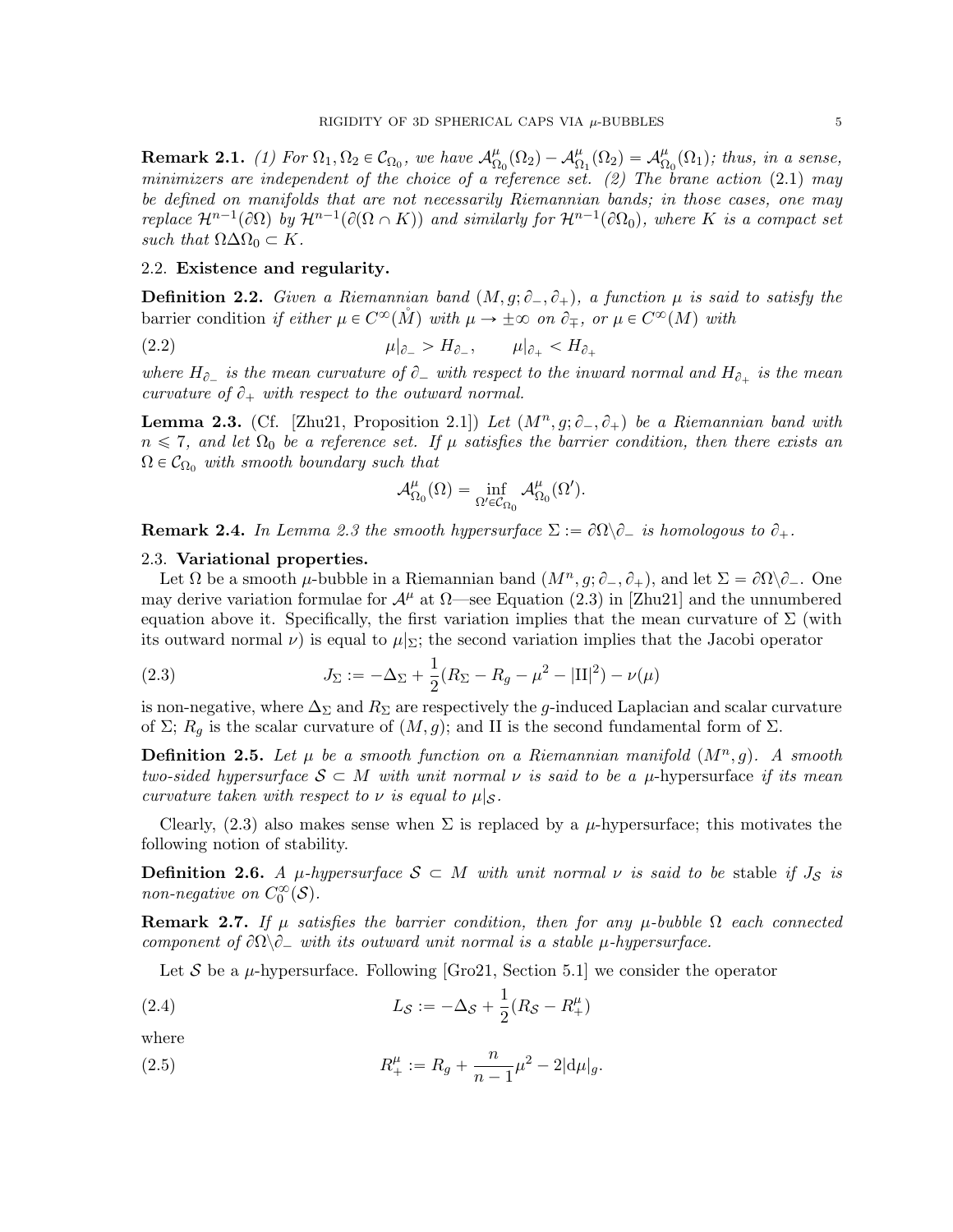In fact,  $L<sub>S</sub>$  is obtained from applying the obvious inequalities

<span id="page-5-4"></span>(2.6) 
$$
-\partial_{\nu}\mu \leqslant |\mathbf{d}\mu|_{g}, \qquad |\mathbf{II}|^{2} \geqslant \frac{1}{n-1}\mu^{2}
$$

to  $J_{\mathcal{S}}$ . One can easily verify that the following holds when  $\mathcal{S}$  is stable:

$$
(2.7) \t\t\t L_S \geqslant J_S \geqslant 0.
$$

**Example 2.8.** Consider  $S^2 \times [t_1, t_2]$   $(0 < t_1 < t_2 < \pi)$  equipped with the metric  $g = (\sin^2 t)g_{S^2} +$  $dt^2$  where  $g_{\mathbf{S}^2}$  is the standard metric on  $\mathbf{S}^2$ . This represents an annular region in the standard  $S^3$ . Take  $\mu(t) = 2 \cot t$ . It is easy to see that each t-level set  $S_t$ , with the unit normal  $\nu = \partial_t$ , is a  $\mu$ -hypersurface. Moreover, on  $S_t$  we have

<span id="page-5-5"></span>
$$
R_g = 6
$$
,  $R_{S_t} = \frac{2}{\sin^2 t}$ ,  $|\Pi|^2 = 2 \cot^2 t$ ,  $\nu(\mu) = \mu'(t) = -\frac{2}{\sin^2 t}$ .

In this case, both  $J_{S_t}$  and  $L_{S_t}$  reduce to  $-\Delta_{S_t}$ .

The following lemma is part of Theorem 3.6 in [\[ZZ20\]](#page-19-15).

<span id="page-5-6"></span>**Lemma 2.9.** Let  $(M^n, g)$  be a closed Riemannian manifold with  $2 \le n \le 6$ , and let  $\mu \in$  $C^{\infty}(M)$ . Let S be an immersed stable  $\mu$ -hypersurface contained in an open subset  $V \subset M$  and satisfying  $\partial S \cap V = \emptyset$ . If area $(S) \leq C$  for some constant C, then there exists a constant  $C_1 = C_1(M, n, \|\mu\|_{C^3(M)}, C)$  such that

(2.8) 
$$
|\text{II}|^2(x) \leq \frac{C_1}{\text{dist}_g^2(x, \partial V)} \quad \text{for all } x \in \mathcal{S}.
$$

# 2.4. Comparison with a warped-product metric.

Given a Riemannian manifold  $(N^{n-1}, g_N)$ , an interval I (with coordinate t) and a function  $\varphi: I \to \mathbf{R}_+$ , consider the warped product metric defined on  $\hat{N} := N \times I$ 

<span id="page-5-2"></span>
$$
\hat{g} := \varphi(t)^2 g_N + \mathrm{d}t^2.
$$

A standard calculation shows that the mean curvature on each slice  $N \times \{t\}$  with respect to the  $\partial_t$ -direction is

<span id="page-5-3"></span>(2.10) 
$$
\hat{H}(t) = (n-1)\frac{\varphi'(t)}{\varphi(t)};
$$

moreover, one may verify that the scalar curvature  $R_{\hat{g}}$  of  $\hat{g}$  satisfies

<span id="page-5-0"></span>(2.11) 
$$
0 = -R_{\hat{g}} + \frac{1}{\varphi^2} R_N - \frac{n}{n-1} \hat{H}^2 - 2 \frac{d\hat{H}}{dt},
$$

where  $R_N$  is the scalar curvature of  $(N, g_N)$ .

Now suppose that  $f : M \to \tilde{N}$  is a smooth map from a Riemannian band  $(M, g; \partial_-, \partial_+)$  to  $\hat{N}$ . By pulling back all functions in [\(2.11\)](#page-5-0) via f and adding the resulting equation with [\(2.5\)](#page-4-3), we obtain

<span id="page-5-1"></span>(2.12) 
$$
R_+^{\mu} = \frac{1}{\varphi^2} R_N + (R_g - R_{\hat{g}}) + \frac{n}{n-1} (\mu^2 - \hat{H}^2) - 2 (\partial_t \hat{H} + |\mathrm{d}\mu|_g),
$$

where pull-back symbols are omitted for clarity. The expression [\(2.12\)](#page-5-1) will be useful in our analysis of  $\mu$ -bubbles.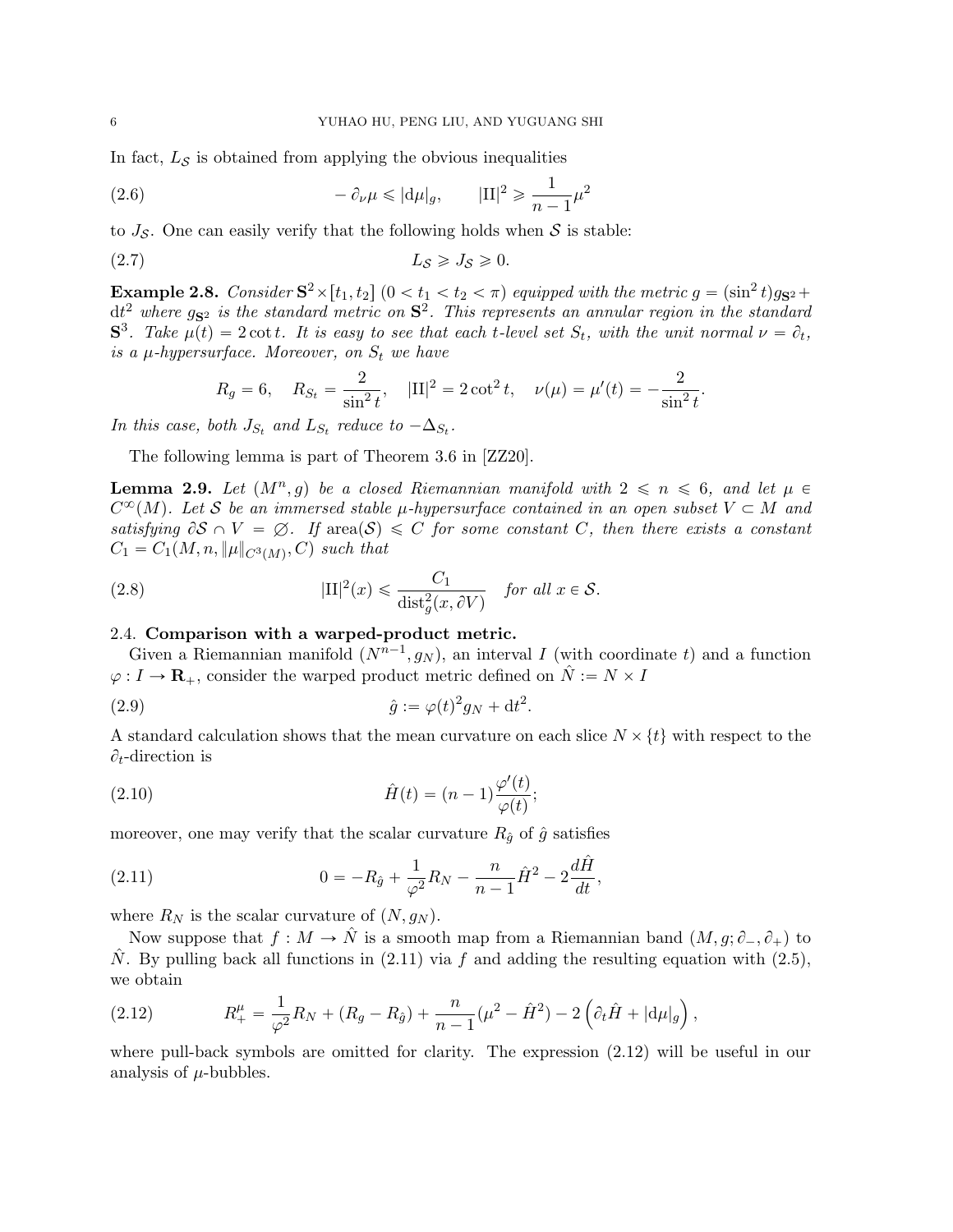# <span id="page-6-3"></span>3. Rigidity of 3D spherical caps

<span id="page-6-1"></span>A spherical cap of radius  $T \in (0, \pi)$  in the standard  $S^3$  may be represented by the closed ball  $\mathbf{B}_T := \{ \boldsymbol{x} \in \mathbf{R}^3 : |\boldsymbol{x}| \leqslant T \}$  equipped with the metric

(3.1) 
$$
\hat{g} = \varphi(t)^2 g_{\mathbf{S}^2} + dt^2 \quad \text{with } \varphi(t) = \sin t,
$$

where  $t \in [0, T]$  serves as the radial coordinate on  $\mathbf{B}_T$  and  $g_{\mathbf{S}^2}$  is the standard metric on  $\mathbf{S}^2$ . For  $t \in (0,T]$ , let  $S_t := \partial \mathbf{B}_t$ . For  $0 < t_1 < t_2 \leq T$ , let  $\mathbf{B}_{[t_1,t_2]} := \mathbf{B}_{t_2} \setminus \mathring{\mathbf{B}}_{t_1}$ ; similarly, let  $\mathbf{B}_{(t_1,t_2]} := \mathbf{B}_{t_2} \backslash \mathbf{B}_{t_1}$ . Given a domain  $\Omega \subset \mathbf{B}_T$  with smooth boundary  $\Sigma$ , the outward normal along  $\Sigma$  with respect to the metric  $\hat{g}$  will be denoted by  $\hat{\nu}$ .

The objective of this section and the next is to prove the following rigidity theorem.

<span id="page-6-2"></span>**Theorem 3.1.** Let  $(\mathbf{B}_T, \hat{g})$  be the 3-dimensional spherical cap of radius  $T \in (0, \pi)$ . Suppose that g is another Riemannian metric on  $\mathbf{B}_T$  satisfying

<span id="page-6-4"></span>(3.2) 
$$
g \ge \hat{g}, \quad R_g \ge R_{\hat{g}} \text{ on } \mathbf{B}_T, \quad \text{and } H_g \ge H_{\hat{g}} = 2 \cot T \text{ on } \partial \mathbf{B}_T.
$$

Then  $g = \hat{g}$ .

Our proof begins by establishing a key ingredient: certain stable  $\mu$ -hypersurfaces are necessarily t-level sets in  $\mathbf{B}_T$  (Proposition [3.4\)](#page-7-1), the justification of which hinges on an integral inequality (see [\(3.14\)](#page-8-0)) involving an application of the Gauss–Bonnet formula. This result is followed by a classical foliation lemma (Lemma [3.8\)](#page-9-0). Under a suitable 'minimality' assumption (Assumption [3.9\)](#page-9-2), each leaf in that foliation turns out to be stable, which implies local rigidity of the metric (Lemma [3.10\)](#page-9-1). Section [3](#page-6-1) culminates at Proposition [3.11,](#page-10-1) which justifies Theorem [3.1](#page-6-2) assuming the existence of an 'initial' minimizer (Assumption [3.9\)](#page-9-2); this assumption will be verified in Section [4](#page-11-1) via a perturbation argument (see Proposition [4.12\)](#page-17-2).

#### 3.1. Stable  $\mu$ -hypersurfaces and *t*-level sets.

<span id="page-6-0"></span>The metric  $(3.1)$  is of the form  $(2.9)$ ; thus,  $(2.10)$  applies to give

$$
\hat{H}(t) = 2 \cot t.
$$

It will be useful to define, for  $\mu = \mu(t)$ , the function (cf. the last two terms in [\(2.12\)](#page-5-1))

<span id="page-6-6"></span>(3.4)  

$$
Z_{\mu}(t) := \frac{3}{2}(\mu(t)^{2} - \hat{H}(t)^{2}) - 2(\hat{H}'(t) - \mu'(t))
$$

$$
= \frac{3}{2}\mu(t)^{2} + 2\mu'(t) - 6\cot^{2}t + \frac{4}{\sin^{2}t}.
$$

Notice, in particular, that  $Z_{\hat{H}}(t) \equiv 0$ . As t is a coordinate on  $\mathbf{B}_T$ , we may regard  $\mu$  and  $Z_{\mu}$  as functions defined on  $\mathbf{B}_T \setminus \{0\}.$ 

<span id="page-6-5"></span>**Lemma 3.2.** Let  $\mu(t)$  be a smooth, decreasing function defined on  $(0, T]$ , and let g be a Riemannian metric on  $\mathbf{B}_T$  satisfying [\(3.2\)](#page-6-4). At a point  $q \in \mathbf{B}_T$ , if  $Z_\mu \geq 0$ , then  $R_+^\mu \geq 2/\varphi^2 > 0$ .

*Proof.* On the RHS of [\(2.12\)](#page-5-1), the second term is non-negative by assumption. Moreover,  $g \geq \hat{g}$ implies

(3.5) 
$$
|\mathrm{d}\mu|_g \leqslant |\mathrm{d}\mu|_{\hat{g}} = |\partial_t \mu| = -\mu'(t).
$$

Substituting this in the last term of  $(2.12)$  and noticing that  $R_{\mathbf{S}^2} = 2$ , we obtain the desired  $\Box$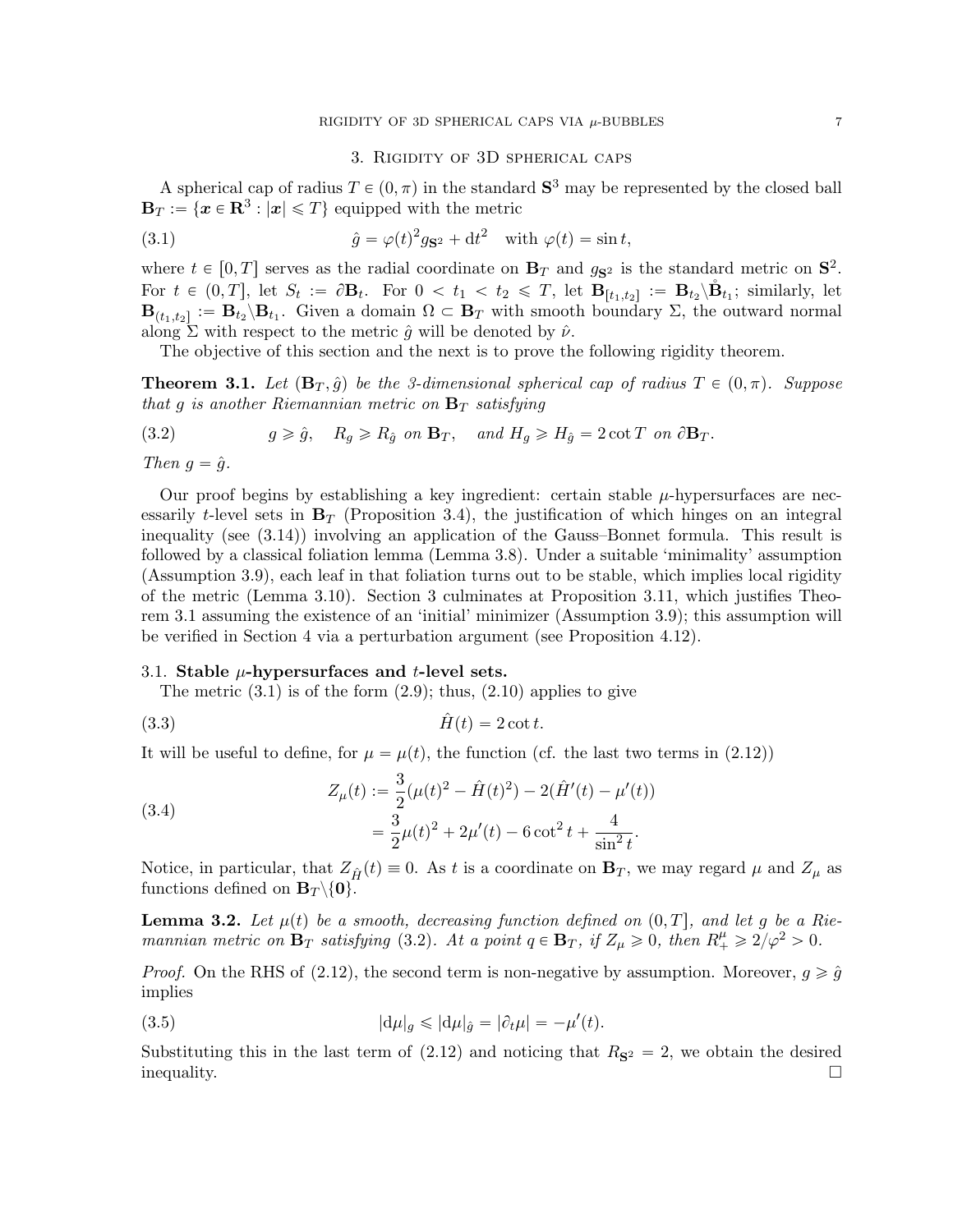Now let  $\Sigma_0$  be a hypersurface in  $\mathbf{B}_{(0,T]}$ , and let  $\Phi$  denote the projection map from  $\Sigma_0$  to  $\mathbf{S}^2$ , namely,

<span id="page-7-0"></span>(3.6) 
$$
\Phi : \Sigma_0 \hookrightarrow \mathbf{B}_{(0,T]} \cong (0,T] \times \mathbf{S}^2 \to \mathbf{S}^2.
$$

<span id="page-7-4"></span>**Lemma 3.3.** Let  $d\sigma_{\hat{q}}$  be the area form on  $\Sigma_0$  induced by  $\hat{g}$ . We have

$$
(3.7) \t\t d\sigma_{\hat{g}} \geq \varphi^2 |\Phi^* d\sigma_{\mathbf{S}^2}|
$$

where the absolute-value sign is put to eliminate the ambiguity of orientation.

*Proof.* Let  $(\theta_{\alpha})$  ( $\alpha = 1, 2$ ) be local coordinates on  $S^2$ , and write  $g_{S^2} = h_{\alpha\beta} d\theta_{\alpha} d\theta_{\beta}$ . We get

(3.8) 
$$
\Phi^*(g_{\mathbf{S}^2}) = h_{\alpha\beta} \mathrm{d} \theta_\alpha \mathrm{d} \theta_\beta \leq \frac{1}{\varphi^2} \left( \mathrm{d} t^2 + \varphi^2 h_{\alpha\beta} \mathrm{d} \theta_\alpha \mathrm{d} \theta_\beta \right) = \frac{1}{\varphi^2} \hat{g}_{\Sigma_0},
$$

where the functions and forms are restricted to  $\Sigma_0$ . The conclusion follows.

<span id="page-7-1"></span>**Proposition 3.4.** Let  $\mu(t)$  be a smooth, decreasing function defined on  $(0, T]$ . Suppose that  $\Sigma_0 \hookrightarrow (\mathbf{B}_T \setminus \{0\}, g)$  is a stable, closed  $\mu$ -hypersurface with unit normal  $\nu$ , where g satisfies  $g \geqslant \hat{g}$ and  $R_g \ge R_{\hat{g}}$ . Moreover, suppose that  $Z_{\mu} \ge 0$  on  $\Sigma_0$  and that the projection  $\Phi$  from  $\Sigma_0$  to  $S^2$ has nonzero degree. Then

<span id="page-7-11"></span><span id="page-7-10"></span><span id="page-7-9"></span><span id="page-7-7"></span>(a)  $\Sigma_0 = S_\tau$  for some  $\tau \in (0, T];$ (b)  $J_{\Sigma_0} = L_{\Sigma_0} = -\Delta_{\Sigma_0}$  (see [\(2.3\)](#page-4-2), [\(2.4\)](#page-4-4)); (c)  $\Sigma_0 \subset (\mathbf{B}_T, g)$  is umbilic with constant mean curvature  $\mu(\tau)$ ; (d)  $g(p) = \hat{g}(p)$  at all points  $p \in \Sigma_0$ ; in particular,  $g_{\Sigma_0} = \hat{g}_{\Sigma_0} = (\sin^2) \tau g_{\mathbf{S}^2}$ ; (e) on  $\Sigma_0$ ,  $\nu = \partial_t$ ; (f) on  $\Sigma_0$ ,  $R_+^{\mu} = 2/\varphi^2$  and  $Z_{\mu} = 0$ .

<span id="page-7-13"></span><span id="page-7-12"></span>We prepare our proof of this proposition with the following two lemmas.

<span id="page-7-3"></span>**Lemma 3.5.** Under the assumption of Proposition [3.4,](#page-7-1)  $\Sigma_0$  is homeomorphic to  $S^2$ .

*Proof.* By stability, the operator  $L_{\Sigma_0}$  defined by [\(2.4\)](#page-4-4) is non-negative. Let  $u \in C^{\infty}(\Sigma_0)$  be a principal eigenfunction of  $L_{\Sigma_0}$ , and let  $\lambda_1 \geq 0$  be the corresponding eigenvalue. By the maximum principle, we can always choose  $u$  to be strictly positive. Thus,

<span id="page-7-6"></span>(3.9) 
$$
-u^{-1}\Delta_{\Sigma_0}u + \frac{1}{2}(R_{\Sigma_0} - R_+^{\mu}) = \lambda_1 \geq 0.
$$

Expanding

(3.10) 
$$
\operatorname{div}(u^{-1}\nabla_{\Sigma_0}u) = -u^{-2}|\nabla_{\Sigma_0}u|^2 + u^{-1}\Delta_{\Sigma_0}u,
$$

applying it in the previous equation and integrating over  $\Sigma_0$ , we obtain

<span id="page-7-2"></span>(3.11) 
$$
\frac{1}{2} \int_{\Sigma_0} (R_{\Sigma_0} - R_+^{\mu}) d\sigma_g = \int_{\Sigma_0} (\lambda_1 + u^{-2} |\nabla_{\Sigma_0} u|^2) d\sigma_g \ge 0.
$$

<span id="page-7-5"></span>

From (3.11), the Gauss-Bonnet formula, and Lemma 3.2, we deduce  
(3.12) 
$$
4\pi\chi(\Sigma_0) = \int_{\Sigma_0} R_{\Sigma_0} d\sigma_g \ge \int_{\Sigma_0} R_+^{\mu} d\sigma_g > 0;
$$

since  $\Sigma_0$  is a connected oriented surface, it is homeomorphic to  $S^2$ 

<span id="page-7-14"></span>**Remark 3.6.** Lemma [3.5](#page-7-3) remains true if we assume  $R_+^{\mu} > 0$  instead of  $Z_{\mu} \geq 0$  on  $\Sigma_0$ .

<span id="page-7-8"></span>**Lemma 3.7.** Under the assumption of Proposition [3.4,](#page-7-1) if  $J_{\Sigma_0} = L_{\Sigma_0} = -\Delta_{\Sigma_0}$ , then

.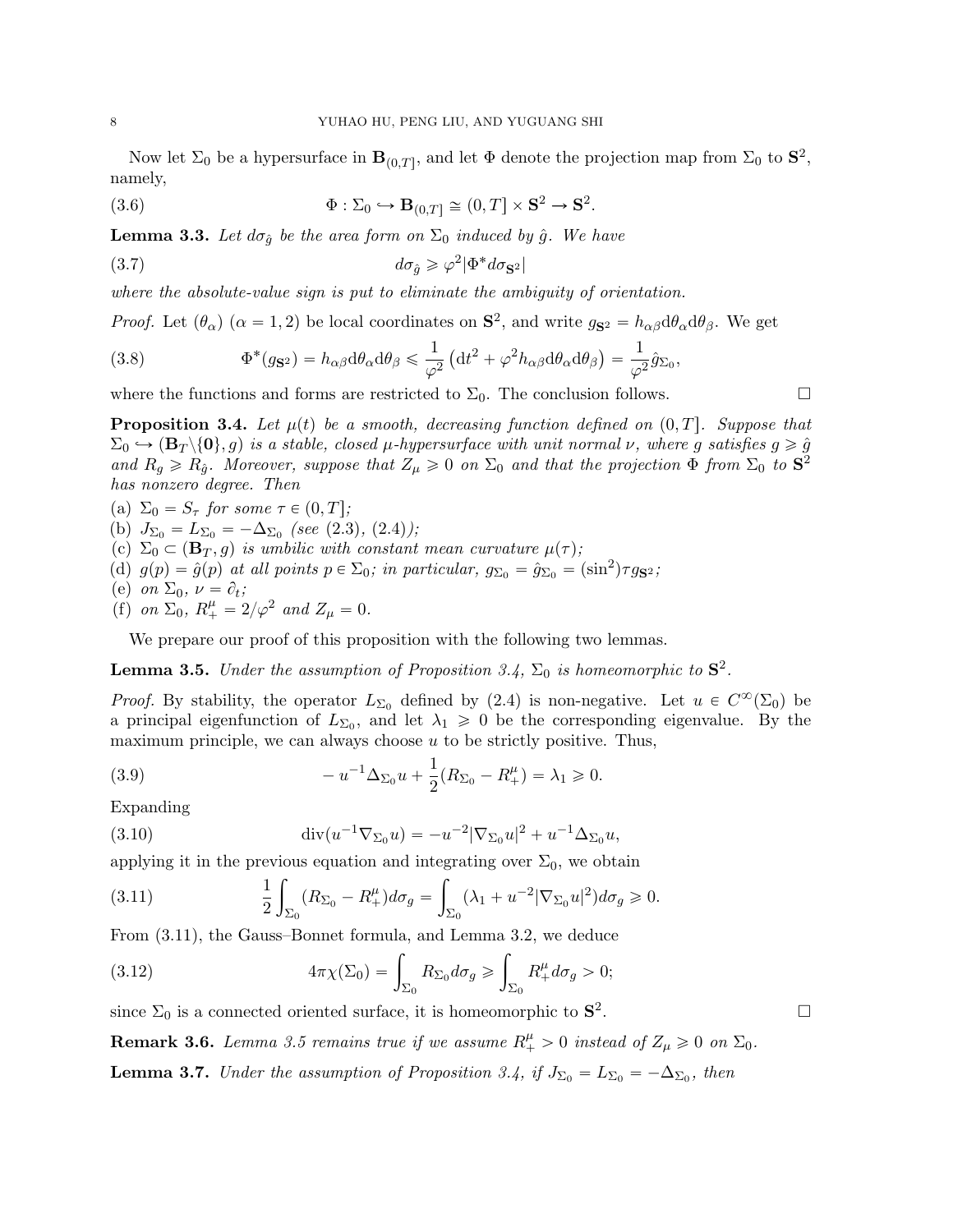(i)  $\Sigma_0 \subset (\mathbf{B}_T, g)$  is umbilic; (ii)  $\Sigma_0 = S_\tau$  for some  $\tau \in (0, T];$ (iii)  $\mu|_{\Sigma_0} = \mu(\tau)$ .

*Proof.* By assumption, [\(2.6\)](#page-5-4) must be equalities. In particular, the traceless part of  $II_{\Sigma_0}$  must vanish, and thus  $\Sigma_0 \subset (\mathbf{B}_T, g)$  is umbilic, justifying (i). Moreover,  $-\nu(\mu) = |d\mu|_q$ , and so  $\nu$  must be parallel to  $\nabla_g \mu$ . Thus, for any tangent vector  $X \in T\Sigma_0$ , we have that  $d\mu(X) = g(\nabla_g \mu, X)$ is proportional to  $g(\nu, X) = 0$ ; this implies that  $\mu$  is constant along  $\Sigma_0$ . Combining with the fact that  $\Sigma_0 \cong S^2$  (Lemma [3.5\)](#page-7-3), we conclude that  $\Sigma_0$  is a level set  $S_{\tau}$ , justifying (ii), and (iii) immediately follows.  $\Box$ 

*Proof of Proposition [3.4.](#page-7-1)* The assumption  $g \geq \hat{g}$  implies the relation between area forms on  $\Sigma_0$ :

<span id="page-8-1"></span>
$$
(3.13) \t\t d\sigma_g \geq d\sigma_{\hat{g}}.
$$

We deduce

<span id="page-8-0"></span>(3.14) 
$$
\int_{\Sigma_0} R_+^{\mu} d\sigma_g \ge \int_{\Sigma_0} \frac{2}{\varphi^2} d\sigma_{\hat{g}} \ge 2 \int_{\Sigma_0} |\Phi^* d\sigma_{\mathbf{S}^2}|
$$

$$
\ge 2 \left| \int_{\Sigma_0} \Phi^* d\sigma_{\mathbf{S}^2} \right| = 2k \int_{\mathbf{S}^2} d\sigma_{\mathbf{S}^2} = 8k\pi,
$$

where  $k := |\deg(\Phi)| \ge 1$  by assumption. In [\(3.14\)](#page-8-0), the first inequality is due to [\(3.13\)](#page-8-1) and Lemma [3.2;](#page-6-5) the second inequality follows from Lemma [3.3;](#page-7-4) the remaining (in)equalities are obvious.

<span id="page-8-2"></span>On combining  $(3.12)$  with  $(3.14)$ , we obtain

(3.15) 
$$
8\pi = \int_{\Sigma_0} R_{\Sigma_0} d\sigma_g \ge \int_{\Sigma_0} R_+^{\mu} d\sigma_g \ge 8k\pi, \qquad (k \ge 1).
$$

This enforces the two inequalities in [\(3.15\)](#page-8-2) to become equalities. Saturation of the first inequal-ity, which we deduced from [\(3.11\)](#page-7-2), implies that  $\lambda_1 = 0$  and that u is a constant; hence, by [\(3.9\)](#page-7-6),  $R_{\Sigma_0} = R_+^{\mu}$ ; then, by [\(2.4\)](#page-4-4),  $L_{\Sigma_0} = -\Delta_{\Sigma_0}$ . With this established, the relation [\(2.7\)](#page-5-5) would enforce that  $J_{\Sigma_0} = L_{\Sigma_0} = -\Delta_{\Sigma_0}$ , justifying [\(b\)](#page-7-7). By Lemma [3.7,](#page-7-8) [\(a\)](#page-7-9) and [\(c\)](#page-7-10) follow.

Next consider saturation of the second inequality in [\(3.15\)](#page-8-2), or rather [\(3.14\)](#page-8-0). Because we have already deduced that  $\Sigma_0$  is a t-level set, the second and third inequalities in [\(3.14\)](#page-8-0) automatically become equalities. Saturation of the first inequality in [\(3.14\)](#page-8-0), on the other hand, has two implications:

<span id="page-8-3"></span>
$$
d\sigma_g = d\sigma_{\hat{g}}
$$
 and  $R_+^{\mu} = \frac{2}{\varphi(\tau)^2}$ .

The former, along with  $g \ge \hat{g}$ , implies that

(3.16) gΣ<sup>0</sup> " gˆΣ<sup>0</sup> " ϕpτ q 2 gS<sup>2</sup> ;

the latter, along with the proof of Lemma [3.2,](#page-6-5) implies that  $Z_{\mu}(\tau) = 0$  and  $|d\mu|_q = |d\mu|_{\hat{q}}$ , which is just  $-\nu(\mu) = |\partial_t \mu|$  (see the proof of Lemma [3.7\)](#page-7-8). Hence,  $\nu = \partial_t + X$  for some vector field X on  $\Sigma_0 = S_\tau$ . Note that

(3.17) 
$$
1 = |\nu|_g \ge |\nu|_{\hat{g}} = |\partial_t|_{\hat{g}} + |X|_{\hat{g}} = 1 + |X|_{\hat{g}};
$$

we have  $X = 0$  and  $\nu = \partial_t$ . Combining this with [\(3.16\)](#page-8-3), we get  $g(p) = \hat{g}(p)$  for all  $p \in \Sigma_0$ . This justifies [\(d\)](#page-7-11), [\(e\)](#page-7-12) and [\(f\)](#page-7-13), completing the proof.  $\square$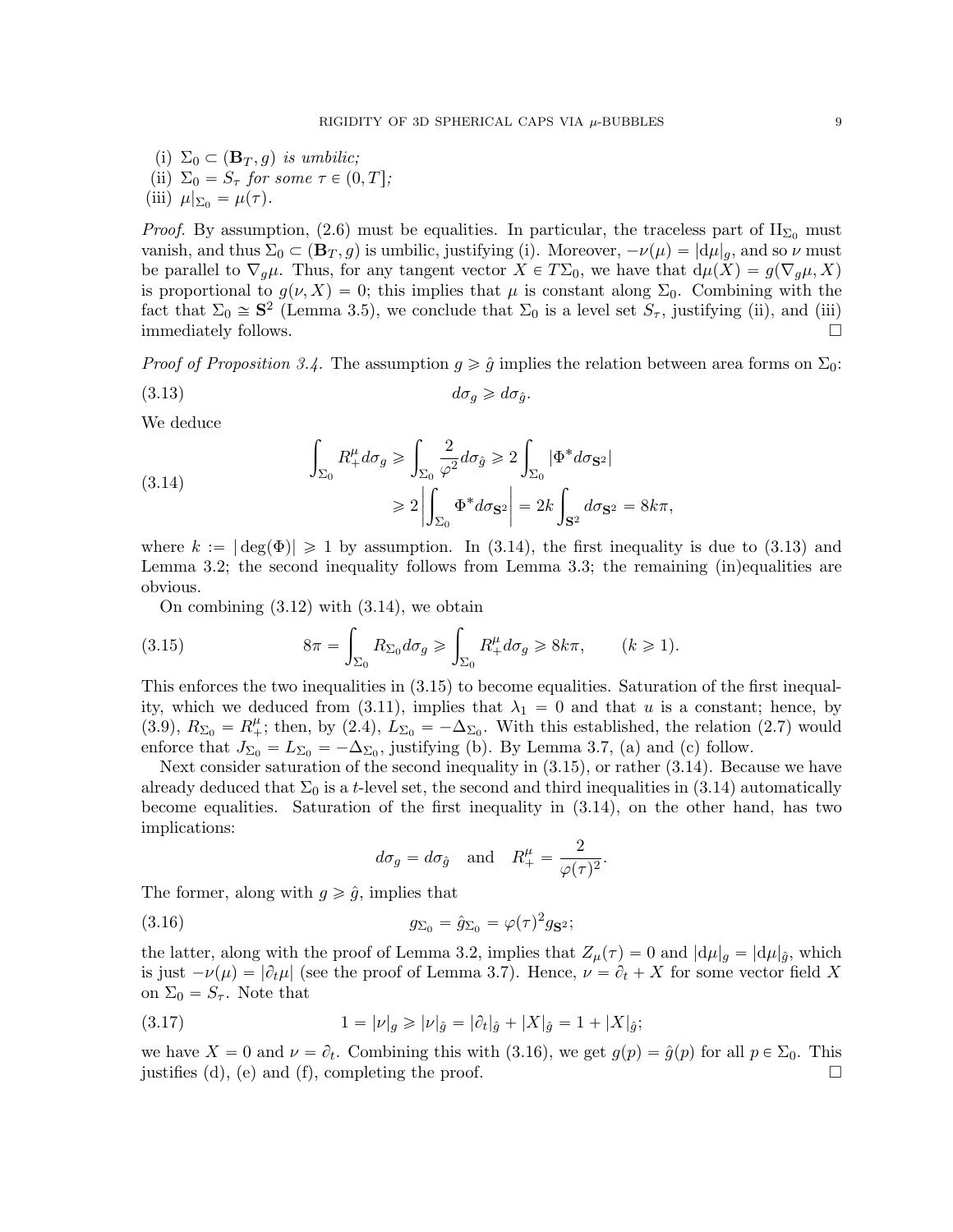## 3.2. Foliation, minimality and rigidity.

The following 'foliation' lemma is standard (cf. [\[Ye91\]](#page-19-16), [\[ACG08\]](#page-18-1), [\[Nun13\]](#page-19-17) and [\[Zhu21\]](#page-19-12)).

<span id="page-9-0"></span>**Lemma 3.8.** Suppose that  $\Sigma_0 \subset (\mathbf{B}_T, g)$  is a  $\mu$ -hypersurface (with unit normal  $\nu$ ) on which the stability operator J (see [\(2.3\)](#page-4-2)) reduces to  $-\Delta_{\Sigma_0}$ . Then there exists an interval<sup>[7](#page-9-3)</sup> I and a map  $\phi : \Sigma_0 \times I \to \mathbf{B}_T$  such that

(1)  $\phi$  is a diffeomorphism onto a neighborhood of  $\Sigma_0 \subset \mathbf{B}_T$ ;

(2) the family  $\Sigma_s = \phi(\Sigma_0, s)$  is a normal variation of  $\Sigma_0$  with  $\partial_s \phi = \nu$  along  $\Sigma_0$ ; and

(3) on each  $\Sigma_s$ , the difference  $H_{\Sigma_s} - \mu$  is a constant  $k_s$ .

Proof. The proof is the same as that of Lemma 3.4 in [\[Zhu21\]](#page-19-12), except for the extra step: once having obtained a foliation, we re-express it as a normal variation by using a vector field normal to all its leaves (cf. [\[ACG08,](#page-18-1) p.6, 2nd paragraph]).  $\Box$ 

Before proceeding further, let us state a recurring assumption.

<span id="page-9-2"></span>**Assumption 3.9.** Let g be a metric on  $\mathbf{B}_T$  satisfying [\(3.2\)](#page-6-4), and let  $\Omega \subset (\mathbf{B}_T, g)$  be a Caccioppoli set such that  $\partial\Omega\backslash\{0\}$  is smooth and embedded. Define the class  $\mathcal{C}_{\Omega}$  of Caccioppoli sets by

(3.18) 
$$
\mathcal{C}_{\Omega} := \left\{ \Omega' \subset \mathbf{B}_T \ \text{Caccioppoli set} : \Omega' \Delta \Omega \Subset \mathbf{B}_T \backslash \{0\} \right\}.
$$

Suppose that  $\Omega$  is a minimizer in the sense that for any  $\Omega' \in \mathcal{C}_{\Omega}$ , we have  $\mathcal{A}_{\Omega}^{\hat{H}}(\Omega') \geq 0$ ; and assume that there is a connected component  $\Sigma_0 \subset \partial\Omega$  that is a stable  $\hat{H}$ -hypersurface,<sup>[8](#page-9-4)</sup> disjoint from  $\mathbf{0} \in \mathbf{B}_T$  and with nonzero-degree projection onto  $\mathbf{S}^2$ . Assume that  $\text{dist}_g(\Sigma_0, \partial \Omega \setminus \Sigma_0) > 0$ .

<span id="page-9-1"></span>Lemma 3.10. (Cf. [\[Gro21,](#page-19-0) Section 5.7]) If Assumption [3.9](#page-9-2) holds, then

(1) there exists a constant  $\tau \in (0, T]$  such that  $\Sigma_0 = S_{\tau}$  with outward normal  $\partial_t$ ; and

(2) there exists an open neighborhood U of  $\Sigma_0 = S_\tau$ , disjoint from  $\partial \Omega \backslash \Sigma_0$ , on which  $g = \hat{g}$ .

*Proof.* Since  $\Sigma_0$  is assumed to be a stable, closed H-hypersurface, and since  $Z_{\hat{H}} \equiv 0$  (see [\(3.4\)](#page-6-6)), Proposition [3.4](#page-7-1) applies and yields (1).

To prove (2), first note that Proposition [3.4](#page-7-1) and Lemma [3.8](#page-9-0) together imply that a neighborhood U of  $\Sigma_0$  is foliated by a normal variation  $\{\Sigma_s\}$   $(s \in I)$  of  $\Sigma_0$ ; moreover, on each leaf  $\Sigma_s$  the difference  $H_{\Sigma_s} - \hat{H}$  is a constant  $k_s$ . Since  $\mathbf{0} \notin \Sigma_0$  and  $\text{dist}_q(\Sigma_0, \partial \Omega \setminus \Sigma_0) > 0$ , U can be chosen to be disjoint from both  $\partial\Omega\backslash\Sigma_0$  and **0**.

For  $s_1, s_2 \in I$  with  $s_1 < s_2$  define  $\Sigma_{s_1,s_2} \subset \mathbf{B}_T$  to be the (compact) subset with boundary  $\Sigma_{s_1} \cup \Sigma_{s_2}$ ; then consider  $\Omega_s$  defined by "

(3.19) 
$$
\Omega_s := \begin{cases} \Omega \cup \Sigma_{[0,s]}, & \text{if } s \geq 0, \\ \Omega \backslash \Sigma_{[-s,0]}, & \text{if } s < 0. \end{cases}
$$

Clearly, these  $\Omega_s$  belong to the class  $\mathcal{C}_{\Omega}$ . Let us denote  $\mathcal{A}_{\Omega}^{\hat{H}}(\Omega_s)$  by  $\mathcal{A}(s)$  for brevity, and write  $u_s = \langle \partial_s \phi, \nu_s \rangle > 0$  where  $\nu_s$  is the (suitably oriented) unit normal along  $\Sigma_s$ . By Lemma [3.8](#page-9-0) and the first variation formula,

(3.20) 
$$
\mathcal{A}'(s) = \int_{\Sigma_s} k_s u_s.
$$

Since  $\mathcal{A}(0)$  attains the minimum, it is necessary that

<span id="page-9-3"></span><sup>&</sup>lt;sup>7</sup>If  $0 < \tau < T$ , I can be taken to be an open interval containing 0; if  $\tau = T$ , I is of the form  $(a, 0]$ ; and if  $\tau = \delta$ , I is of the form  $[0, b)$ .

<span id="page-9-4"></span><sup>&</sup>lt;sup>8</sup>We allow  $\Sigma_0$  to overlap with  $\partial \mathbf{B}_T$ .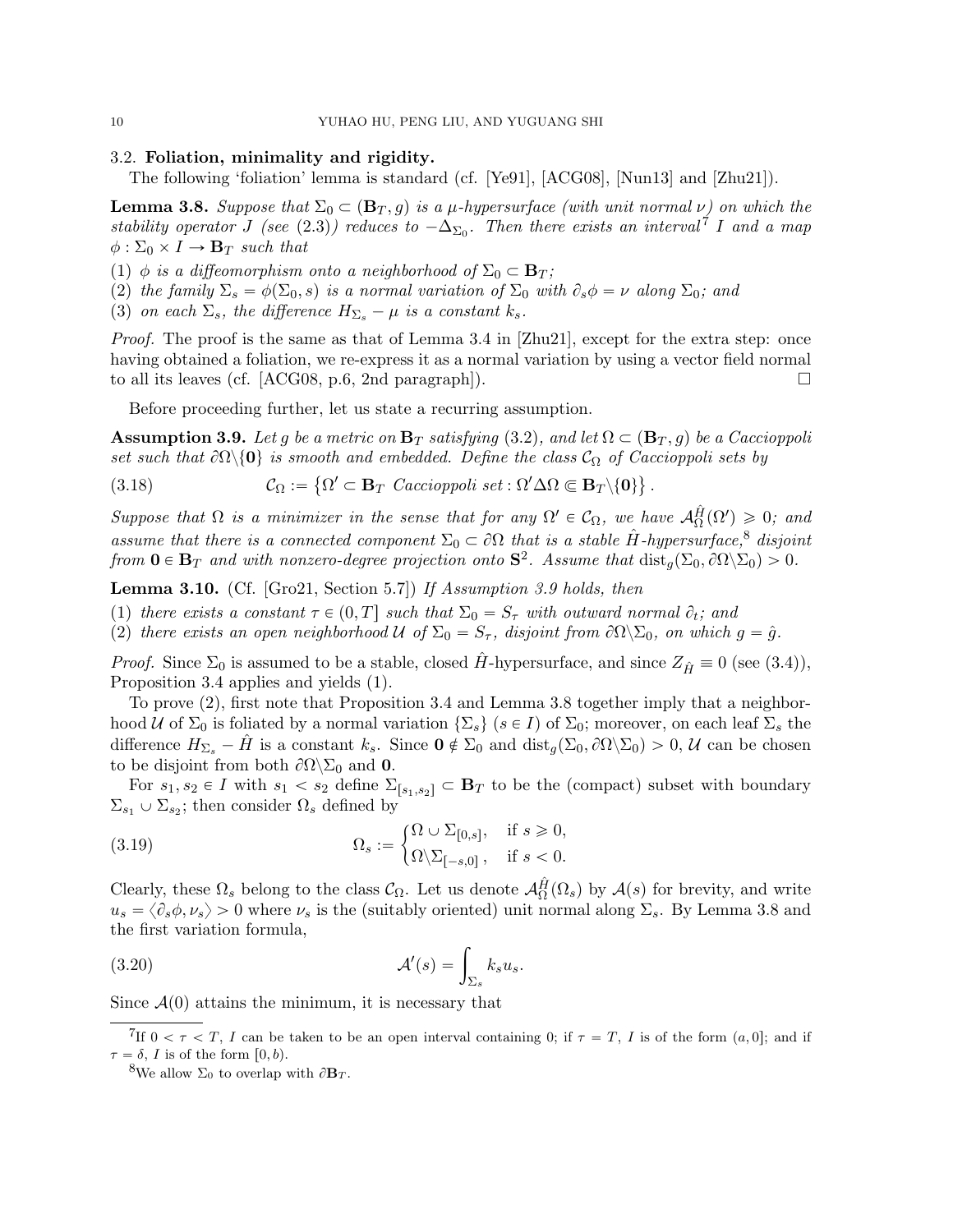- (i) either  $A(s) \equiv 0$  for all  $s \ge 0$ , or  $A'(s) > 0$  (equivalently,  $k_s > 0$ ) for some  $s > 0$ ;
- (ii) either  $A(s) \equiv 0$  for all  $s \leq 0$ , or  $A'(s) < 0$  (equivalently,  $k_s < 0$ ) for some  $s < 0$ .

To complete the proof, it suffices to show that  $\mathcal{A}(s) \equiv 0$  for all  $s \in I$ . If this does not hold, first suppose that  $k_s > 0$  for some  $s > 0$ . Then on the Riemannian band  $\Sigma_{[0,s]}$  with  $\partial_- = \Sigma_0$  and  $\partial_+ = \Sigma_s$  define the function

<span id="page-10-2"></span>(3.21) 
$$
\tilde{\mu}(t) = \hat{H}(t) + \frac{\epsilon}{\sin^3 t},
$$

which is smooth and decreasing in t. By choosing sufficiently small  $\epsilon$ , we can arrange that  $\tilde{\mu} > H_{\Sigma_0}$  on  $\Sigma_0$  and that  $\tilde{\mu} < H_{\Sigma_s}$  on  $\Sigma_s$ . Thus, by Lemma [2.3,](#page-4-1) there exists a  $\tilde{\mu}$ -bubble  $\tilde{\Omega}$ in  $\Sigma_{[0,s]}$ ; in particular,  $\tilde{\Sigma} = \partial \tilde{\Omega} \backslash \Sigma_0$  has a component  $\tilde{\Sigma}_0$  whose projection to  $S^2$  has nonzero degree. However, by a direct calculation using [\(3.4\)](#page-6-6), we get

(3.22) 
$$
Z_{\tilde{\mu}}(t) = \frac{3\epsilon^2}{2\sin^6 t} > 0,
$$

contradicting Proposition [3.4\(](#page-7-1)[f\)](#page-7-13).

The case when  $k_s < 0$  for some  $s < 0$  may be similarly and independently ruled out; it suffices to consider  $\Sigma_{s,0}$  with  $\partial_- = \Sigma_s$  and  $\partial_+ = \Sigma_0$  and the following analogue of [\(3.21\)](#page-10-2):  $\tilde{\mu}(t) = \hat{H}(t) - \epsilon \sin^{-3} t.$ 

Finally, since we have proved that all  $\Omega_s$  are  $\mathcal{A}^{\hat{H}}$ -minimizing in the class  $\mathcal{C}_{\Omega}$ , each  $\Sigma_s$  must be a t-level set. By Proposition [3.4](#page-7-1)[\(d\)](#page-7-11),  $g = \hat{g}$  on U, and this completes the proof.

<span id="page-10-1"></span>**Proposition 3.11.** If Assumption [3.9](#page-9-2) holds, then  $g = \hat{g}$  on  $\mathbf{B}_T$ .

*Proof.* By Lemma [3.10,](#page-9-1)  $\Sigma_0 = S_\tau$  for some  $\tau \in (0, T]$ , and its outward normal is  $\partial_t$ . Without loss of generality, we assume  $\tau \in (0, T)$ . Let  $I = (t_1, t_2)$  be the maximum open interval containing τ such that  $\mathbf{B}_{(t_1,t_2)}$  is disjoint from  $\partial\Omega\backslash\Sigma_0$  and that  $g = \hat{g}$  on  $\mathbf{B}_{(t_1,t_2)}$ . For  $t \in I$ , let  $\Omega_t$  denote  $\Omega \backslash \mathbf{B}_{(t,\tau]}$  if  $t < \tau$  and  $\Omega \cup \mathbf{B}_{[\tau,t]}$  if  $t \geq \tau$ . In particular,  $\partial \Omega_t = (\partial \Omega \backslash \Sigma_0) \cup S_t$ .

It suffices to show that  $t_1 = 0$  and  $t_2 = T$ , and we argue by contradiction. First suppose that  $t_1 > 0$ . Then  $\Omega_{t_1}$  is in the class  $\mathcal{C}_{\Omega}$ , and it satisfies  $\mathcal{A}_{\Omega}^{\hat{H}}(\Omega_{t_1}) = 0$ . If  $S_{t_1}$  were disjoint from  $\partial \Omega \backslash \Sigma_0$ , then, by Lemma [3.10,](#page-9-1) the interval  $I$  can be extended further, violating its maximality. On the other hand, if  $S_{t_1}$  were to intersect a connected component  $\Sigma' \subset \partial \Omega \backslash \Sigma_0$ , then by smoothness and embeddedness  $\partial\Omega_{t_1}\setminus\{0\}$  (cf. [\[ZZ20,](#page-19-15) Theorem 2.2]),  $\Sigma'$  must be equal to  $\Sigma_{t_1}$  but with the opposite outward normal, violating Proposition [3.4\(](#page-7-1)[e\)](#page-7-12). Thus, we conclude that  $t_1 = 0$ . The proof of  $t_2 = T$  is similar.

With Proposition [3.11,](#page-10-1) it becomes clear that Theorem [3.1](#page-6-2) would follow if one can verify Assumption [3.9.](#page-9-2) To illustrate this point, we now discuss a special case of Theorem [3.1](#page-6-2) which admits a more direct proof. (The general situation is more subtle and will be addressed in the next section.)

<span id="page-10-0"></span>**Corollary 3.12.** Let  $(\mathbf{B}_T, \hat{g})$  be the 3-dimensional spherical cap of radius  $T \in (0, \pi/2]$ . Suppose that g is another Riemannian metric on  $B_T$  satisfying  $g \geq \hat{g}$  and  $R_g \geq R_{\hat{g}}$  on  $B_T$ ; in addition, suppose that  $H_g \ge H_{\hat{g}} = 2 \cot T$  and  $g_{\partial \mathbf{B}_T} = \hat{g}_{\partial \mathbf{B}_T}$  on  $\partial \mathbf{B}_T$ . Then  $g = \hat{g}$ .

*Proof.* Take  $\mu = \hat{H}$ , which is in  $L^1(\mathbf{B}_T)$ . Since adding a constant to a functional does not affect

its variational properties, we may consider, instead of (2.1),  
\n(3.23) 
$$
\mathcal{B}^{\mu}(\Omega) := \mathcal{H}^{2}(\partial \Omega) + \int_{\mathbf{B}_{T}\setminus\Omega} \mu d\mathcal{H}^{3},
$$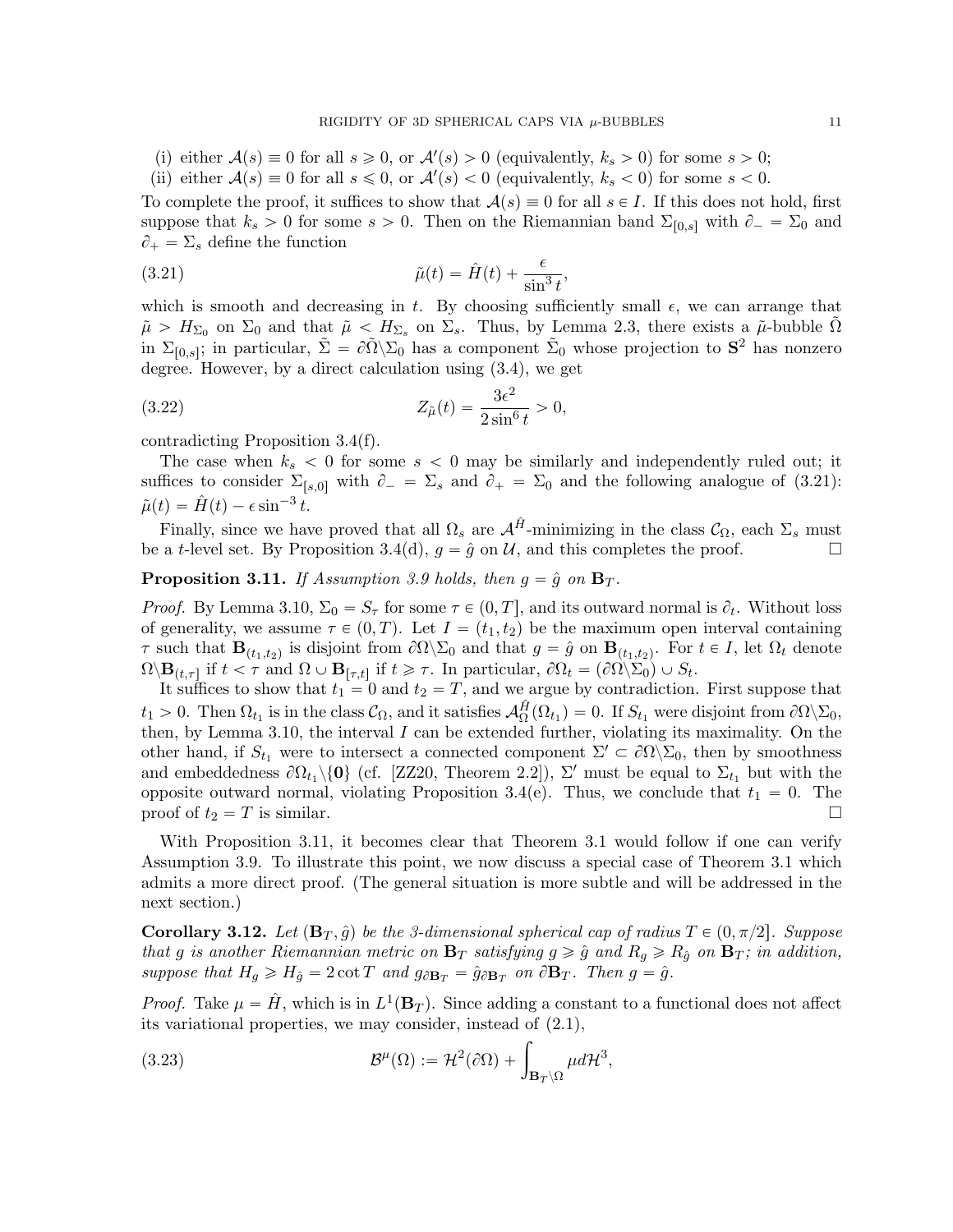for all smooth Caccioppoli sets  $\Omega \subset \mathbf{B}_T$  with  $\Omega \Delta \mathbf{B}_T \subset \mathbf{B}_T \setminus \{0\}$ , and underlying metrics will be specified in subscripts. Since  $\hat{H} = \text{div}(\partial_t)$  on  $\mathbf{B}_T \setminus \{0\}$ , we have

<span id="page-11-2"></span>(3.24) 
$$
\mathcal{B}_{\hat{g}}^{\mu}(\Omega) = \mathcal{H}_{\hat{g}}^{2}(\partial \Omega) - \int_{\partial \Omega} \langle \partial_{t}, \hat{\nu} \rangle_{\hat{g}} d\mathcal{H}_{\hat{g}}^{2} + \mathcal{H}_{\hat{g}}^{2}(S_{T}) \geq \mathcal{H}_{\hat{g}}^{2}(S_{T}) = \mathcal{B}_{\hat{g}}^{\mu}(\mathbf{B}_{T}),
$$

where the first equality is an application of the divergence formula, and the inequality is derived from the relation  $\langle \partial_t, \hat{\nu} \rangle_{\hat{g}} \leq 1$ . Now, since  $g \geq \hat{g}$  and  $\mu \geq 0$  on  $\mathbf{B}_T$   $(T \leq \pi/2)$ , we have  $\mathcal{B}_{g}^{\mu}(\Omega) \geqslant \mathcal{B}_{\hat{a}}^{\mu}$  $\hat{g}^{\mu}(\Omega)$ ; moreover, by  $g_{\partial \mathbf{B}_T} = \hat{g}_{\partial \mathbf{B}_T}$ , we have  $\mathcal{B}_{\hat{g}}^{\mu}$  $\frac{\mu}{\hat{g}}(\dot{\mathbf{B}}_T) = \mathcal{B}_{g}^{\mu}(\mathbf{B}_T)$ . Combining these with [\(3.24\)](#page-11-2) gives  $\mathcal{B}_{g}^{\mu}(\Omega) \geq \mathcal{B}_{g}^{\mu}(\mathbf{B}_{T});$  and using  $H_{g} \geq 2 \cot T = \hat{H}|_{\partial \mathbf{B}_{T}}$ , we deduce that  $H_{g} = 2 \cot T$ and that  $S_T$  is a stable  $H$ -hypersurface. Now it is easy to see that the pair  $(\mathbf{B}_T, S_T)$  satisfies Assumption [3.9.](#page-9-2) The conclusion then follows from Proposition [3.11.](#page-10-1)

#### 4. Existence of an initial minimizer

<span id="page-11-1"></span>Throughout this section, let g be a Riemannian metric on  $\mathbf{B}_T$  satisfying [\(3.2\)](#page-6-4). Our goal is to obtain an 'initial' minimizer  $\Omega$  and a connected component  $\Sigma_0 \subset \partial\Omega$  which satisfy Assump-tion [3.9.](#page-9-2) To achieve this, we consider perturbations  $\mu_{\epsilon}$  of  $H=2 \cot t$  (see [\(4.3\)](#page-11-0)). For each  $\epsilon$ , we find a Riemannian band  $M_{\epsilon} \subset \mathbf{B}_T$  on which  $\mu_{\epsilon}$  satisfies the barrier condition; thus, a  $\mu_{\epsilon}$ -bubble  $\Omega_{\epsilon}$  exists, and  $\partial\Omega_{\epsilon} \cap M_{\epsilon}$  has a component  $\Sigma_{0}^{\epsilon}$  which projects onto  $S^{2}$  with nonzero degree. One may wonder whether this 'degree' property is preserved in the limit as  $\epsilon \to 0$ ; this led us to find that each  $\Sigma_0^{\epsilon}$  must be disjoint from a fixed open neighborhood of  $\mathbf{0} \in \mathbf{B}_T$ , provided  $\epsilon$  is small (Proposition [4.7\)](#page-14-0). Then we verify Assumption [3.9](#page-9-2) by analyzing the limits of  $\Omega_{\epsilon}$  and  $\Sigma_{0}^{\epsilon}$ (Proposition [4.12\)](#page-17-2).

#### 4.1. A choice of  $\mu_{\epsilon}$ .

<span id="page-11-6"></span>Let  $\epsilon > 0$  be a small constant, and define

(4.1) 
$$
t_c := \min\left\{\frac{\pi}{4}, \frac{T}{2}\right\}.
$$

Moreover, we shall fix a function  $\beta \in C^{\infty}((0,T])$  which is strictly decreasing and satisfies

<span id="page-11-4"></span>(4.2) 
$$
\beta(t) = \cot t \text{ on } (0, t_c] \text{ and } \beta(T) = -1;
$$

such a  $\beta$  clearly exists. Now consider the function defined on  $(0, T]$ :

<span id="page-11-0"></span>(4.3) 
$$
\mu_{\epsilon}(t) \equiv \hat{H}(t) + \epsilon \beta(t) = 2 \cot t + \epsilon \beta(t).
$$

Writing  $Z^{\epsilon}$  for  $Z_{\mu_{\epsilon}}$ , we have (cf. [\(3.4\)](#page-6-6))

<span id="page-11-3"></span>(4.4) 
$$
Z^{\epsilon}(t) = \frac{3}{2} [\epsilon \beta(t)]^2 + 2\epsilon \beta'(t) + 6\epsilon(\cot t)\beta(t),
$$

and, in particular,

(4.5) 
$$
Z^{\epsilon}(t) = \frac{\epsilon}{2\sin^2 t} [(3\epsilon + 12)\cos^2 t - 4] > 0 \text{ for } t \in (0, t_c].
$$

Moreover, by [\(4.4\)](#page-11-3), it is clear that there exists a constant  $b_0 > 0$ , depending only on  $\beta$ , such that

<span id="page-11-5"></span>(4.6) 
$$
Z^{\epsilon}(t) \geqslant -\epsilon b_0 \quad \text{for } t \in (0, T].
$$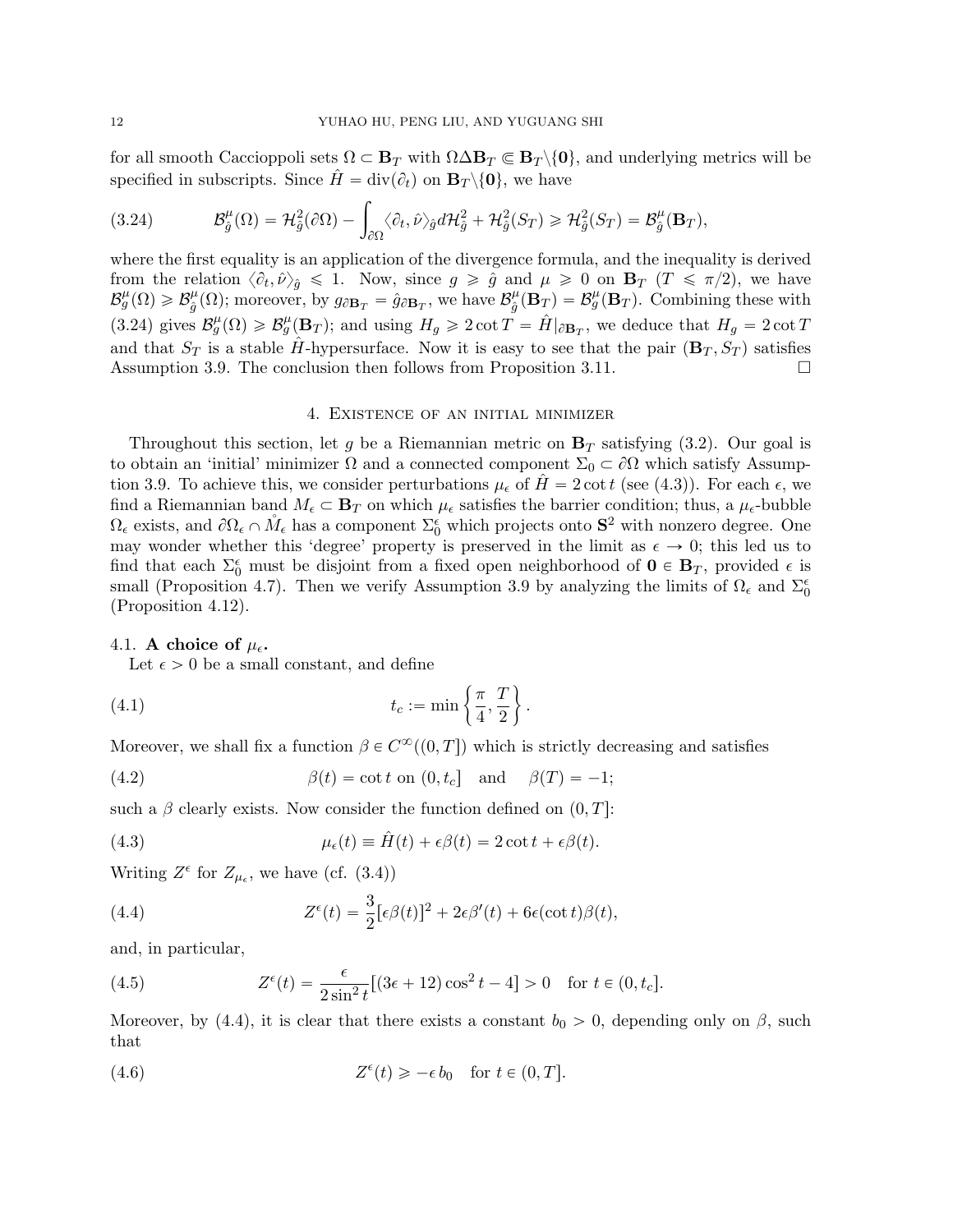#### 4.2. Existence of a  $\mu_{\epsilon}$ -bubble.

Let  $S(r, g)$  (resp.,  $B(r, g)$ ) denote the geodesic sphere (resp., open geodesic ball) of radius r, taken with respect to the metric g and centered at  $\mathbf{0} \in \mathbf{B}_T$ . An asymptotic expansion of the mean curvature function (see Lemma 3.4 of [\[FST09\]](#page-18-6)) gives: for small  $r > 0$  and all  $q \in S(r, g)$ ,

(4.7) 
$$
H_{S(r,g)}(q) = \frac{2}{r} + O(r), \quad \hat{H}(q) = \frac{2}{t(q)} + O(t(q)).
$$

Since  $g \ge \hat{g}$ , we have  $r \ge t(q)$ ; then by [\(4.3\)](#page-11-0) and [\(4.2\)](#page-11-4), as long as  $r < t_c$ , we have

(4.8) 
$$
\mu_{\epsilon}(t(q)) = \frac{2+\epsilon}{t(q)} + O(t(q)) \geq \frac{2+\epsilon}{r} + O(t(q)), \quad q \in S(r, g).
$$

It is now clear that there exists an  $r_{\epsilon} < \epsilon$  such that  $\mu_{\epsilon} > H_{S(r_{\epsilon}, g)}$  on  $S(r_{\epsilon}, g)$ . On the other hand, we have  $H_g \geq 2 \cot T > \mu_{\epsilon}(T)$  on  $S_T$ , where the first inequality is part of [\(3.2\)](#page-6-4), and the second inequality is due to the choice of  $\mu_{\epsilon}$  and  $\beta$ . Therefore,  $\mu_{\epsilon}$  satisfies the barrier condition (see Definition [2.2\)](#page-4-5) applied to the Riemannian band  $(M_{\epsilon}, g)$ , where  $M_{\epsilon} = \mathbf{B}_T \setminus B(r_{\epsilon}, g)$ , with the distinguished boundaries:  $\partial_- = S(r_\epsilon, g)$  and  $\partial_+ = S_T$ . The lemma below follows directly from Lemma [2.3.](#page-4-1)

<span id="page-12-0"></span>**Lemma 4.1.** In the Riemannian band  $(M_{\epsilon}, g; S(r_{\epsilon}, g), S_T)$  there exists a minimal  $\mu_{\epsilon}$ -bubble  $\Omega_{\epsilon}$ ; moreover,  $\partial\Omega_{\epsilon}\backslash S(r_{\epsilon}, g)$  is disjoint from  $S_T$ , and it has a connected component  $\Sigma_{0}^{\epsilon}$  whose projection onto  $S^2$  has nonzero degree.

<span id="page-12-3"></span>**Lemma 4.2.**  $\Sigma_0^{\epsilon} \cap \mathbf{B}_{[t_c,T]}$  is nonempty.

*Proof.* Otherwise,  $Z^{\epsilon} > 0$  on  $\Sigma_{0}^{\epsilon}$ , which contradicts Proposition [3.4\(](#page-7-1)[f\)](#page-7-13).

# <span id="page-12-1"></span>4.3. A 'no-crossing' property of  $\Sigma_0^{\epsilon}$ .

From now on, let  $t_* \in (0, t_c)$  be fixed. We will begin by assuming that  $\Sigma_0^{\epsilon} \cap \mathbf{B}_{t_*}$  were nonempty; consequences of this hypothesis will be developed progressively with three lemmas (Lemmas [4.3,](#page-12-2) [4.5](#page-13-0) and [4.6\)](#page-14-1). Based on these lemmas, we prove that  $\Sigma_0^{\epsilon}$  must be disjoint from  $\mathbf{B}_{t_*}$  for small enough  $\epsilon$  (Proposition [4.7\)](#page-14-0).

In the following, let  $\hat{\nu}$  denote the outward-pointing unit normal on  $\Sigma_0^{\epsilon}$  with respect to  $\hat{g}$ , and let  $\Phi$  denote the projection map from  $\Sigma_0^{\epsilon}$  to  $\mathbf{S}^2$  (cf. [\(3.6\)](#page-7-0)).

<span id="page-12-2"></span>**Lemma 4.3.** If  $\Sigma_0^{\epsilon} \cap \mathbf{B}_{t_*}$  were nonempty, then there would exist a point  $q \in \Sigma_0^{\epsilon} \cap \mathbf{B}_{[t_*,T]}$  such \*

<span id="page-12-5"></span>that the angle 
$$
\angle_{\hat{g}}(\hat{\nu}, \partial_t) \in [\alpha, \pi - \alpha]
$$
 at q, where  
(4.9)  $\alpha = \min \left\{ \arctan \left( \frac{t_c - t_*}{2\pi} \right), \frac{\pi}{4} \right\}.$ 

Proof. We argue by contradiction, and this proceeds in two steps. In step one we prove: if the lemma does not hold, then there would exist a smooth path  $\gamma : [0, 1] \to \Sigma_0^{\epsilon}$  satisfying  $\gamma(0) \in S_{t_c}$ ,  $\gamma(1) \in S_{t_*}, \, \mathrm{d}\Phi(\gamma') \neq 0$  and

<span id="page-12-4"></span>
$$
\left(4.10\right) \qquad \qquad \operatorname{length}_{g_{\mathbf{S}^2}}(\Phi(\gamma)) \leqslant \pi.
$$

In step two, we show that existence of such a path would lead to a contradiction.

Step 1. Since  $\Sigma_0^{\epsilon}$  is a closed surface,  $\Sigma_0^{\epsilon} \cap \mathbf{B}_{(t_*,T]} \subset \Sigma_0^{\epsilon}$  is open. By Lemma [4.2,](#page-12-3)  $\Sigma_0^{\epsilon}$  intersects  $\mathbf{B}_{t_c}$ ; hence, by connectedness of  $\Sigma_0^{\epsilon}$ , there exists a connected component  $\mathcal{E} \subset \Sigma_0^{\epsilon} \cap \mathbf{B}_{(t_*,T]}$  such that the closure  $\overline{\mathcal{E}}$  intersects both  $S_{t_*}$  and  $S_{t_c}$ .

Now assume that the lemma does not hold; then the projection map  $\Phi|_{\mathcal{E}} : \mathcal{E} \to \mathbf{S}^2$  would be a local diffeomorphism. In particular,  $\Phi|_{\mathcal{E}}$  cannot be surjective; otherwise, it would be a covering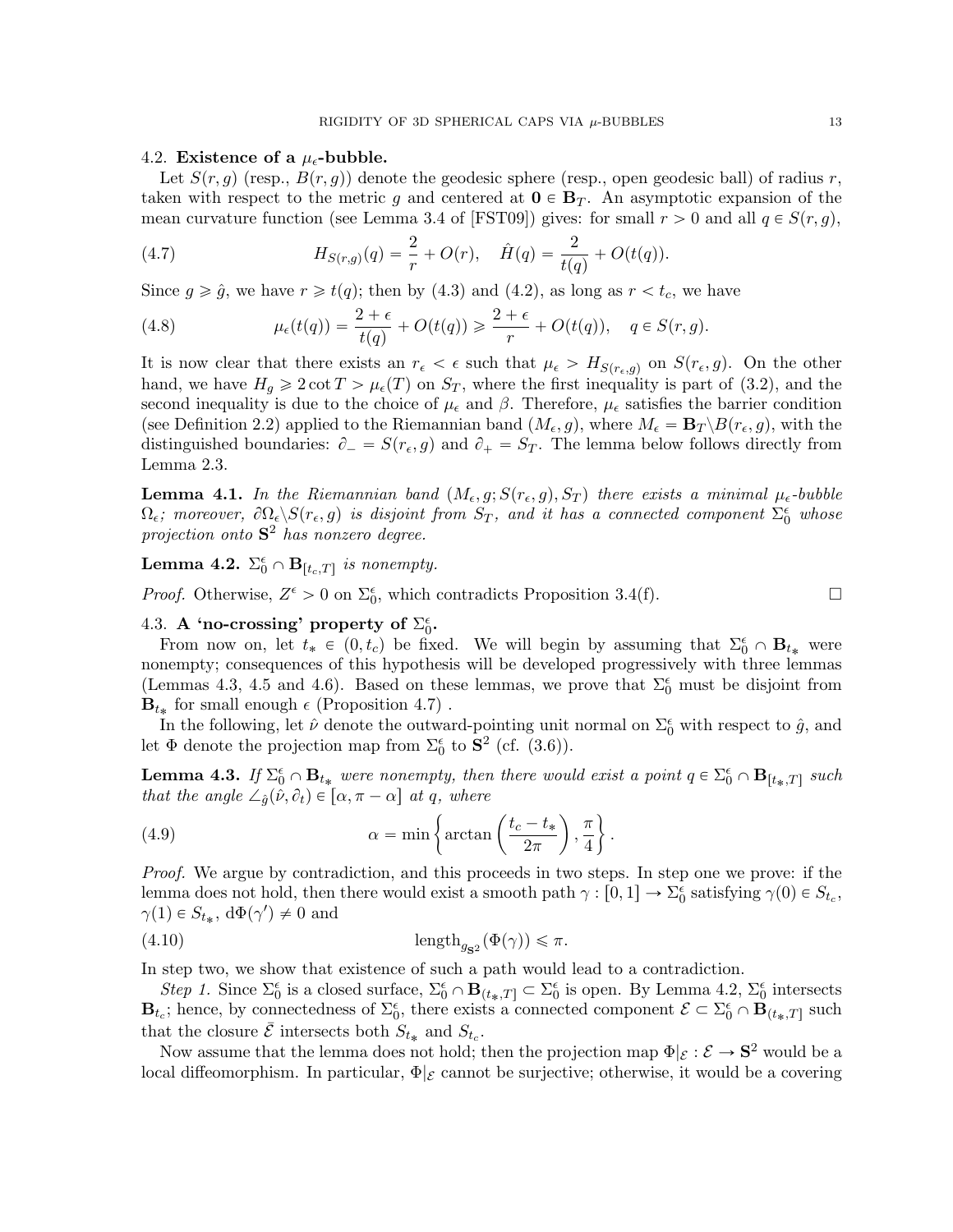map, implying that  $\mathcal E$  is homeomorphic to  $S^2$ , which contradicts the fact that  $\mathcal E$  is not closed. With these, we deduce that  $\Phi(\mathcal{E}) \subset \mathbf{S}^2$  has nonempty boundary which is necessarily contained in  $\Phi(\bar{\mathcal{E}} \cap \overline{S_{t_{*}}})$ .

Choose any  $x \in \mathcal{E} \cap S_{t_c} \subset \mathcal{E}$ , and then select a shortest path  $\Gamma : [0, 1] \to \Phi(\overline{\mathcal{E}})$  with  $\Gamma(0) = \Phi(x)$  and  $\Gamma(1) \in \partial(\Phi(\mathcal{E}))$ ; clearly, length<sub>g<sub>s2</sub></sub> ( $\Gamma$ )  $\leq \pi$ . Now it suffices to take  $\gamma$  to be the lifting, via  $\Phi$ , of  $\Gamma$  through x. By the last sentence in the previous paragraph,  $\gamma(1) \in S_{t_*}$ .

Step 2. Given a path  $\gamma$  as described in Step 1, let us write its tangent vectors  $\gamma'$  as the sum of  $\gamma'_N$  (parallel to  $\partial_t$ ) and  $\gamma'_T$  (tangent to t-level sets). By  $\hat{g} \leq g_{S^2} + dt^2$  and the hypothesis  $\angle_{\hat{q}}(\hat{\nu}, \partial_t) \in [0, \alpha) \cup (\pi - \alpha, \pi]$ , we obtain the estimate

<span id="page-13-1"></span>(4.11) 
$$
|\gamma'_N|_{\hat{g}} \leq (\tan \alpha)|\gamma'_T|_{\hat{g}} \leq (\tan \alpha)|d\Phi(\gamma')|_{g_{\mathbf{S}^2}}.
$$

Hence,

(4.12) 
$$
t_c - t_* \leq \int_{\gamma} |\gamma'_N|_{\hat{g}} \leq (\tan \alpha) \cdot \text{length}_{g_{\mathbf{S}^2}}(\Phi(\gamma)) \leq \pi \tan \alpha \leq \frac{1}{2} (t_c - t_*) ,
$$

where the first inequality holds because  $\gamma$  connects the level sets  $S_{t*}$  and  $S_{tc}$ ; the second and third inequalities are due to [\(4.11\)](#page-13-1) and [\(4.10\)](#page-12-4), respectively; the last inequality holds by the choice of  $\alpha$ . We get a contradiction.

<span id="page-13-2"></span>**Corollary 4.4.** In Lemma [4.3](#page-12-2) we can choose q such that:  $\angle_{\hat{q}}(\hat{\nu}, \partial_t) = \alpha$  or  $\pi - \alpha$  at q.

*Proof.* In  $\Sigma_0^{\epsilon}$  there exists a point at which t attains global maximum. At that point  $\hat{\nu} = \pm \partial_t$ . Thus, by continuity of angle, there exists a point  $q \in \Sigma_0^{\epsilon} \cap \mathbf{B}_{t_*}$  at which the angle between  $\hat{\nu}$ and  $\partial_t$  is equal to either  $\alpha$  or  $\pi - \alpha$ .

<span id="page-13-0"></span>**Lemma 4.5.** Let  $\alpha$  be defined by [\(4.9\)](#page-12-5). If  $\Sigma_0^{\epsilon} \cap \mathbf{B}_{t_*}$  were nonempty, then there would exist a constant  $S = S(g, \hat{g}, \beta, t_*) > 0$ , independent of  $\epsilon$ , and an open subset  $U_{\epsilon} \subset \Sigma_{0}^{\epsilon} \cap \mathbf{B}_{[t_{*}/2,T]}$  such that

(1) at each point 
$$
q \in U_{\epsilon}
$$
,  $\angle_{\hat{g}}(\hat{\nu}, \partial_t) \in (\alpha/2, 2\alpha) \cup (\pi - 2\alpha, \pi - \alpha/2);$   
(2)  $\int_{U_{\epsilon}} |\Phi^* d\sigma_{\mathbf{S}^2}| \geq S.$ 

*Proof.* To begin with, let q be as in Corollary [4.4.](#page-13-2) For any unit tangent vector  $X$  (with respect to  $\hat{g}$ ) of  $\Sigma_0^{\epsilon}$ , we have

(4.13) 
$$
|X\langle \hat{\nu}, \partial_t \rangle_{\hat{g}}| = |\langle \hat{\nabla}_X \hat{\nu}, \partial_t \rangle_{\hat{g}} + \langle \hat{\nu}, \hat{\nabla}_X \partial_t \rangle_{\hat{g}}| \leq |\hat{\Pi}|_{\hat{g}} + |\hat{\nabla} \partial_t|_{\hat{g}}.
$$

where  $\hat{\nabla}$  is the connection of  $\hat{g}$ . It is clear that there exists a constant  $C = C(\hat{g}, t_*)$  such that  $|\hat{\nabla} \partial_t|_{\hat{g}} \leq C$  on  $\mathbf{B}_{[t_*/2,T]}$ . Moreover, by applying Lemma [2.9](#page-5-6) and by comparing between  $|\Pi|_g$  and  $|\hat{\Pi}|_{\hat{g}}$ , it is not difficult to see that there exists a constant  $C' = C'(g, \hat{g}, \beta, t_*)$  such that  $|\hat{\Pi}|_{\hat{g}} \leq C'$ on  $\Sigma_0^{\epsilon} \cap \mathbf{B}_{[t_*/2,T]}$  for all sufficiently small  $\epsilon$ . Thus, there exists a constant  $\rho = \rho(g, \hat{g}, \beta, t_*) > 0$ such that on the geodesic ball !<br>! )

$$
U_{\epsilon} := \left\{ x \in \Sigma_0^{\epsilon} : \mathrm{dist}_{\hat{g}_{\Sigma_0^{\epsilon}}}(x, q) \leq \rho \right\}
$$

we have

we have  
\n
$$
(4.14) \qquad \qquad \angle_{\hat{g}}(\hat{\nu}, \partial_t) \in \left(\frac{\alpha}{2}, 2\alpha\right) \cup \left(\pi - 2\alpha, \pi - \frac{\alpha}{2}\right).
$$

It is easy to see that  $\Phi(U_{\epsilon})$  contains a ball  $\mathscr{B}$  of radius  $\cos(2\alpha)\rho$  in  $S^2$ . The proof is complete by taking  $S := \text{area}_{g_{\mathbf{S}^2}}(\mathscr{B}).$  $\mathcal{B}$ .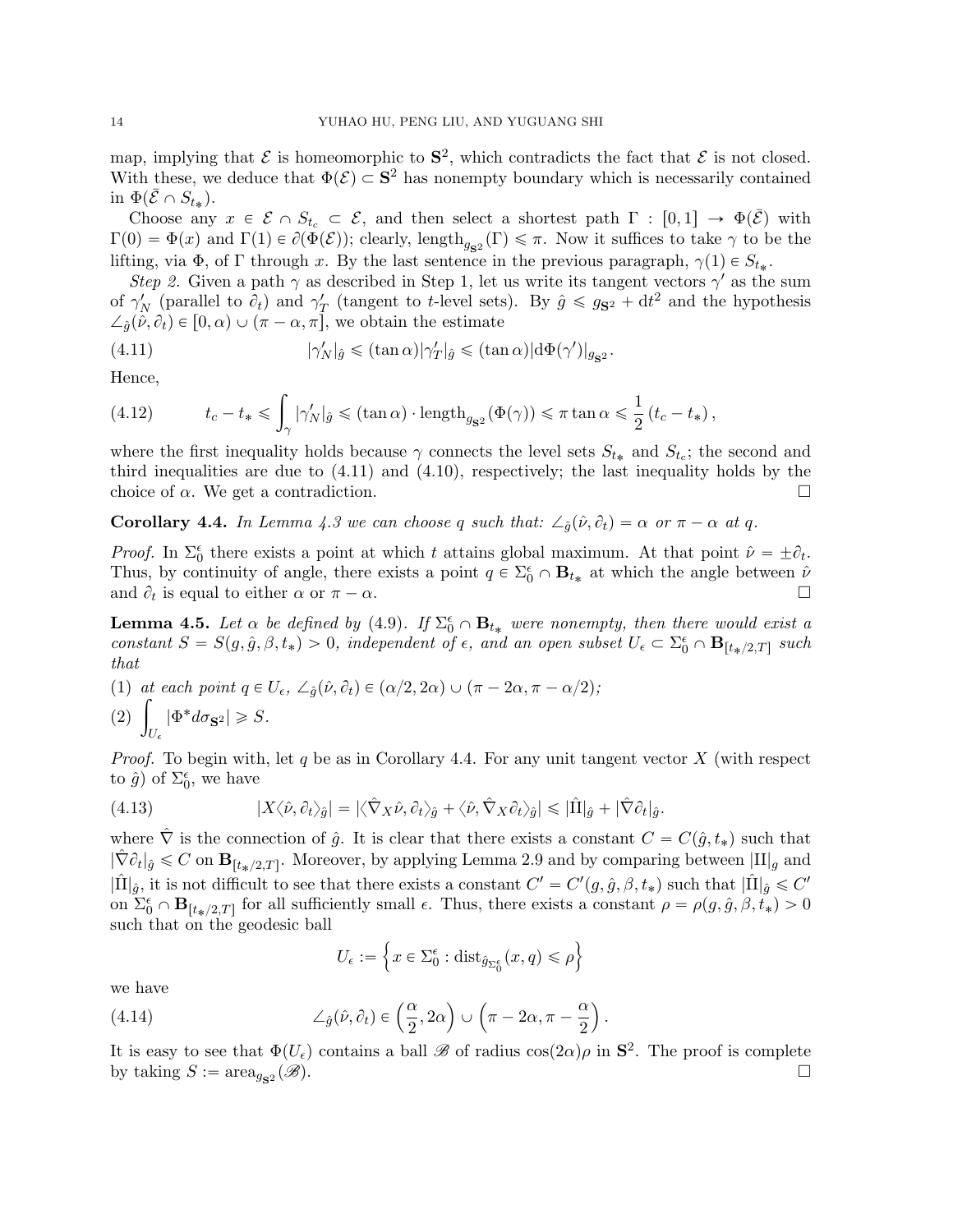<span id="page-14-1"></span>**Lemma 4.6.** If  $\Sigma_0^{\epsilon} \cap \mathbf{B}_{t_*}$  were nonempty, then we would have

(4.15) 
$$
\int_{\Sigma_0^{\epsilon}} \frac{2}{\varphi^2} d\sigma_{\hat{g}} - 2 \int_{\Sigma_0^{\epsilon}} |\Phi^* d\sigma_{\mathbf{S}^2}| \geq A_0
$$

for some positive constant  $A_0$  that is independent of  $\epsilon$ .

*Proof.* Up to sign, the area form  $d\sigma_{\hat{g}}$  induced by  $\hat{g}$  on each tangent space of  $\Sigma_0^{\epsilon}$  is equal to

<span id="page-14-6"></span><span id="page-14-3"></span><span id="page-14-2"></span>
$$
\frac{1}{\cos(\angle_{\hat{g}}(\hat{\nu},\partial_{t}))}\varphi^2\Phi^*d\sigma_{\mathbf{S}^2}
$$

provided that  $\hat{\nu}$  is not orthogonal to  $\partial_t$ . Thus, by Lemma [4.5,](#page-13-0) we have ż ż

(4.16) 
$$
\int_{U_{\epsilon}} \frac{2}{\varphi^2} d\sigma_{\hat{g}} \ge \int_{U_{\epsilon}} \frac{2}{\varphi^2} \frac{1}{\cos(\alpha/2)} \varphi^2 |\Phi^* d\sigma_{\mathbf{S}^2}|
$$

$$
\ge 2S \left( \frac{1}{\cos(\alpha/2)} - 1 \right) + 2 \int_{U_{\epsilon}} |\Phi^* d\sigma_{\mathbf{S}^2}|.
$$

On the other hand, by Lemma [3.3,](#page-7-4)

(4.17) 
$$
\int_{\Sigma_0^{\epsilon} \backslash U_{\epsilon}} \frac{2}{\varphi^2} d\sigma_{\hat{g}} \geq 2 \int_{\Sigma_0^{\epsilon} \backslash U_{\epsilon}} |\Phi^* d\sigma_{\mathbf{S}^2}|.
$$

Adding [\(4.16\)](#page-14-2) with [\(4.17\)](#page-14-3) and rearranging terms, we get

<span id="page-14-4"></span>(4.18) 
$$
\int_{\Sigma_0^{\epsilon}} \frac{2}{\varphi^2} d\sigma_{\hat{g}} - 2 \int_{\Sigma_0^{\epsilon}} |\Phi^* d\sigma_{\mathbf{S}^2}| \geq 2S \left( \frac{1}{\cos(\alpha/2)} - 1 \right).
$$

The proof is complete by taking  $A_0$  to be the RHS of [\(4.18\)](#page-14-4).

<span id="page-14-0"></span>**Proposition 4.7.** For sufficiently small  $\epsilon$ ,  $\Sigma_0^{\epsilon}$  must be disjoint from the set  $\mathbf{B}_{t_*} \subset \mathbf{B}_T$ .

Proof. By [\(4.6\)](#page-11-5) and the proof of Lemma [3.2,](#page-6-5) we obtain

<span id="page-14-5"></span>(4.19) 
$$
R_+^{\mu_\epsilon} \geq \frac{2}{\varphi^2} - 2b_0 \epsilon \quad \text{on } \Sigma_0^\epsilon.
$$

For small  $\epsilon$ , Remark [3.6](#page-7-14) and Lemma [3.5](#page-7-3) imply that  $\Sigma_0^{\epsilon}$  is homeomorphic to  $S^2$ . Moreover, since  $\Omega_{\epsilon}$  is a  $\mu_{\epsilon}$ -bubble, the area of  $\Sigma_{0}^{\epsilon}$  with respect to g has an upper bound  $C_0 > 0$ , which can be chosen to depend only on the metric  $g$  and not on  $\epsilon$ .

Now suppose that  $\Sigma_0^{\epsilon} \cap \mathbf{B}_{t_*} \neq \emptyset$ . Then from [\(4.19\)](#page-14-5), [\(3.13\)](#page-8-1) and [\(4.15\)](#page-14-6), we obtain: ż ż

(4.20) 
$$
\int_{\Sigma_0^{\epsilon}} R_+^{\mu_{\epsilon}} d\sigma_g \ge \int_{\Sigma_0^{\epsilon}} \frac{2}{\varphi^2} d\sigma_{\hat{g}} - 2\epsilon b_0 C_0 \ge (A_0 - 2\epsilon b_0 C_0) + 2 \int_{\Sigma_0^{\epsilon}} |\Phi^* d\sigma_{\mathbf{S}^2}|.
$$

For small enough  $\epsilon$ ,  $A_0 > 2\epsilon b_0 C_0$ ; by stability of  $\Sigma_0^{\epsilon}$ , the analogue of [\(3.12\)](#page-7-5) reads ż ż

<span id="page-14-7"></span>(4.21) 
$$
4\pi\chi(\mathbf{S}^2) = \int_{\Sigma_0^{\epsilon}} R_{\Sigma_0^{\epsilon}} d\sigma_g \ge \int_{\Sigma_0^{\epsilon}} R_+^{\mu_{\epsilon}} d\sigma_g > 2 \int_{\Sigma_0^{\epsilon}} |\Phi^* d\sigma_{\mathbf{S}^2}| \ge 8\pi;
$$

a contradiction.  $\Box$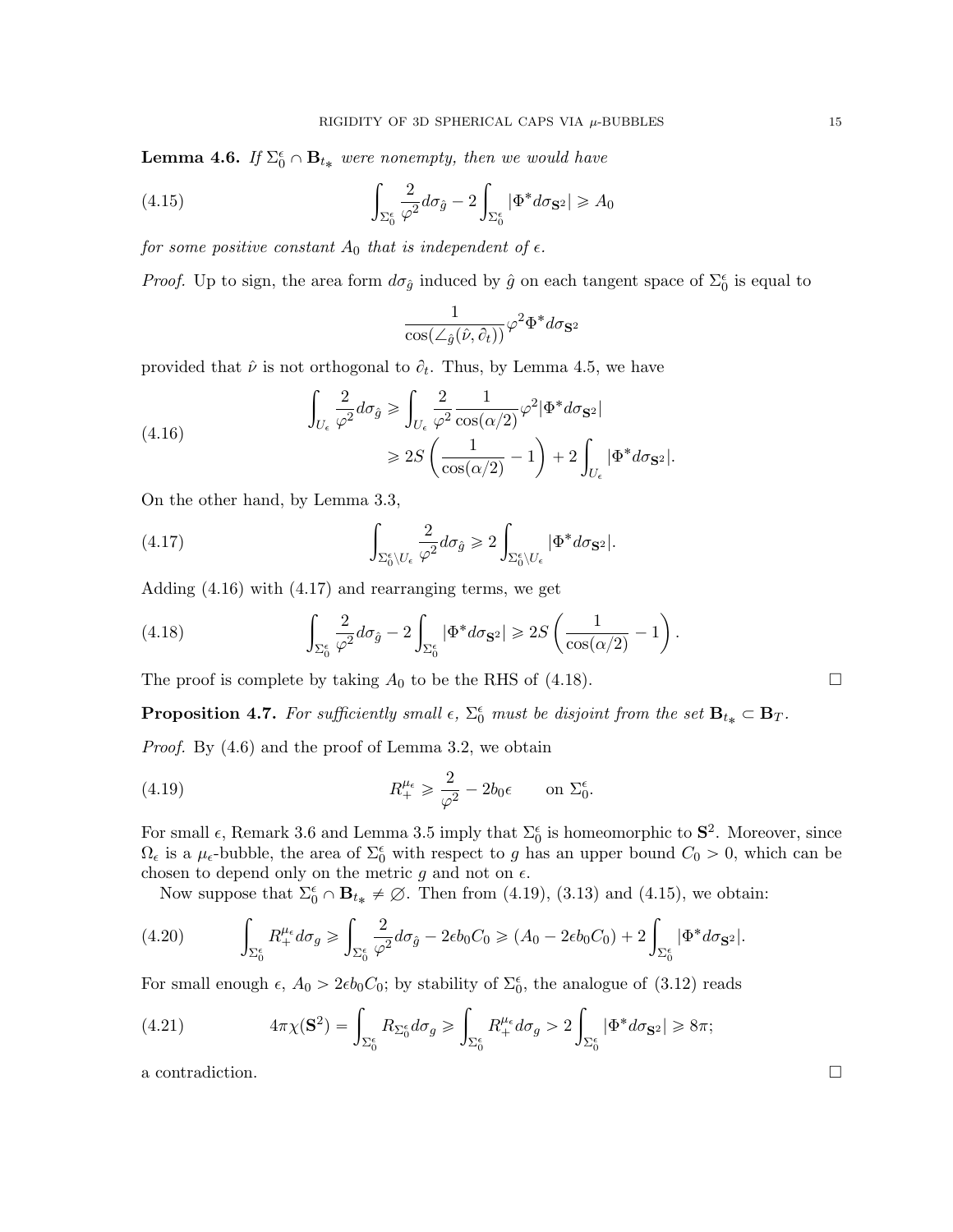Remark 4.8. There is another way to get  $(4.21)$ , which does not rely on the assumption of an upper bound  $C_0$  of area<sub>g</sub>( $\Sigma_0^{\epsilon}$ ) but does rely on the fact that  $\varphi \leq 1$ . In fact, [\(4.19\)](#page-14-5) implies that  $R_{+}^{\mu_{\epsilon}} \geqslant 2\varphi^{-2}(1-b_0\epsilon)$ , and again by [\(3.13\)](#page-8-1), [\(4.15\)](#page-14-6) and the degree assumption we have

$$
\int_{\Sigma_0^{\epsilon}} R_+^{\mu_{\epsilon}} d\sigma_g \geqslant (1 - b_0 \epsilon) \left( A_0 + 2 \int_{\Sigma_0^{\epsilon}} |\Phi^* d\sigma_{\mathbf{S}^2}| \right) \geqslant (1 - b_0 \epsilon) (A_0 + 8\pi) > 8\pi
$$

for small enough  $\epsilon$ .

## <span id="page-15-0"></span>4.4. Existence of a minimizer.

Let  $M_{\epsilon}$ ,  $\Omega_{\epsilon}$  and  $\Sigma_{0}^{\epsilon}$  be as in Lemma [4.1.](#page-12-0) We now study how  $\Omega_{\epsilon}$  and  $\Sigma_{0}^{\epsilon}$  behave as  $\epsilon \to 0$ .

Recall from [\(4.1\)](#page-11-6) the definition of  $t_c$ , and let  $t_* \in (0, t_c)$  be fixed. By considering small enough  $\epsilon$ , we can assume  $\Sigma_0^{\epsilon}$  to be homeomorphic to **S**<sup>2</sup> and disjoint from **B**<sub>t\*</sub>.

For a fixed  $\epsilon$ , since  $\Sigma_0^{\epsilon}$  is disjoint from  $S_T$ , the Jordan–Brouwer separation theorem applies. As a result,  $B_T \setminus \Sigma_0^{\epsilon}$  has exactly two connected components, say  $\mathcal{U}_-^{\epsilon}$  and  $\mathcal{U}_+^{\epsilon}$ . Without loss of generality, let us assume that  $\nu$  points away from  $\mathcal{U}^{\epsilon}_{-}$  along  $\Sigma_{0}^{\epsilon}$ . Given any constant  $\delta > 0$ , let us define  $\mathbf{r}$ (

(4.22) 
$$
W_{-\delta}^{\epsilon} := \left\{ x \in \mathcal{U}_{-}^{\epsilon} : \text{dist}_{g}(x, \Sigma_{0}^{\epsilon}) \leq \delta \right\},
$$

$$
W_{+\delta}^{\epsilon} := \left\{ x \in \mathcal{U}_{+}^{\epsilon} : \text{dist}_{g}(x, \Sigma_{0}^{\epsilon}) \leq \delta \right\},
$$

where distance is taken in  $(\mathbf{B}_T, g)$ .

<span id="page-15-1"></span>**Lemma 4.9.** There exists a constant  $\delta > 0$ , independent of  $\epsilon$ , such that for all small enough  $\epsilon$ we have  $W_{-\delta}^{\epsilon} \subset \mathring{\Omega}_{\epsilon}$  and  $W_{+\delta}^{\epsilon} \cap \Omega_{\epsilon} = \varnothing$ .

*Proof.* Since in  $\mathbf{B}_{[t_*/2,T]}$  all derivatives of  $\mu_{\epsilon}$  are uniformly bounded, it follows from Lemma [2.9](#page-5-6) that the norm of the second fundamental form of  $\partial\Omega_{\epsilon} \cap \mathbf{B}_{[t_*/2,T]}$  is also uniformly bounded. If some other component  $\Sigma'$  in  $\partial\Omega_{\epsilon}$  were to get arbitrarily close to  $\Sigma_{0}^{\epsilon}$ , then a suitable surgery (i.e., a connected sum of  $\Sigma_0^{\epsilon}$  and  $\Sigma'$  performed within  $M_{\epsilon}$ ) would yield a Caccioppoli set that has has strictly less brane action, contradicting the minimality of  $\Omega_{\epsilon}$ .

Now we fix a sequence  $\{\epsilon_i\} \to 0$  and corresponding sequences of  $\Omega_{\epsilon_i}$  and  $\Sigma_0^{\epsilon_i}$ .

<span id="page-15-2"></span>**Lemma 4.10.** The sequence  $\{\Omega_{\epsilon_i}\}$  subconverges to a Caccioppoli set  $\Omega \subset \mathbf{B}_T$  where convergence is interpreted via the characteristic functions with respect to the  $L_{\text{loc}}^1$ -norm. Moreover,

- (1)  $\partial\Omega\backslash\{0\}$  is smooth and embedded, and
- (2)  $\Omega$  is a minimizer in the sense that  $\mathcal{A}_{\Omega}^{\hat{H}}(\Omega') \geq 0$  for any Caccioppoli set  $\Omega'$  with  $\Omega' \Delta \Omega \subseteq$  $\mathbf{B}_T\backslash\{0\}.$

*Proof.* The existence of a convergent subsequence and that of  $\Omega$  follow from standard theory of BV functions (cf. [\[Giu84,](#page-18-5) Theorem 1.20]), and let us replace  $\{\Omega_{\epsilon_i}\}\$  by that subsequence.

Now let  $K \subset \mathbf{B}_T \setminus \{0\}$  be any compact domain. For sufficiently large i, the second fundamental form of  $\partial\Omega_{\epsilon_i} \cap K$  has a uniform upper bound, and thus  $\partial\Omega_{\epsilon_i} \cap K$  subconverges to a smooth hypersurface  $S \subset K$  in the graph sense. By using Lemma [4.9,](#page-15-1) it is easy to see that S is embedded and  $S = \partial \Omega \cap K$ . Since K is arbitrary, we conclude (1).

To show that  $\Omega$  is a minimizer, we argue by contradiction. Suppose that there exists a Caccioppoli set  $\Omega'$  and a constant  $c > 0$  such that  $\Omega' \Delta \Omega \subseteq \mathbf{B}_T \setminus \{0\}$  and  $\mathcal{A}_{\Omega}^{\hat{H}}(\Omega') \leqslant -c < 0$ . Let us choose a compact domain  $K \subset \mathbf{B}_T \setminus \{0\}$  with smooth boundary such that  $\Omega' \Delta \Omega \subseteq K$ . Consider a thin tubular neighborhood  $\mathcal T$  of  $\partial\Omega \cap K$  that is generated by the unit normal field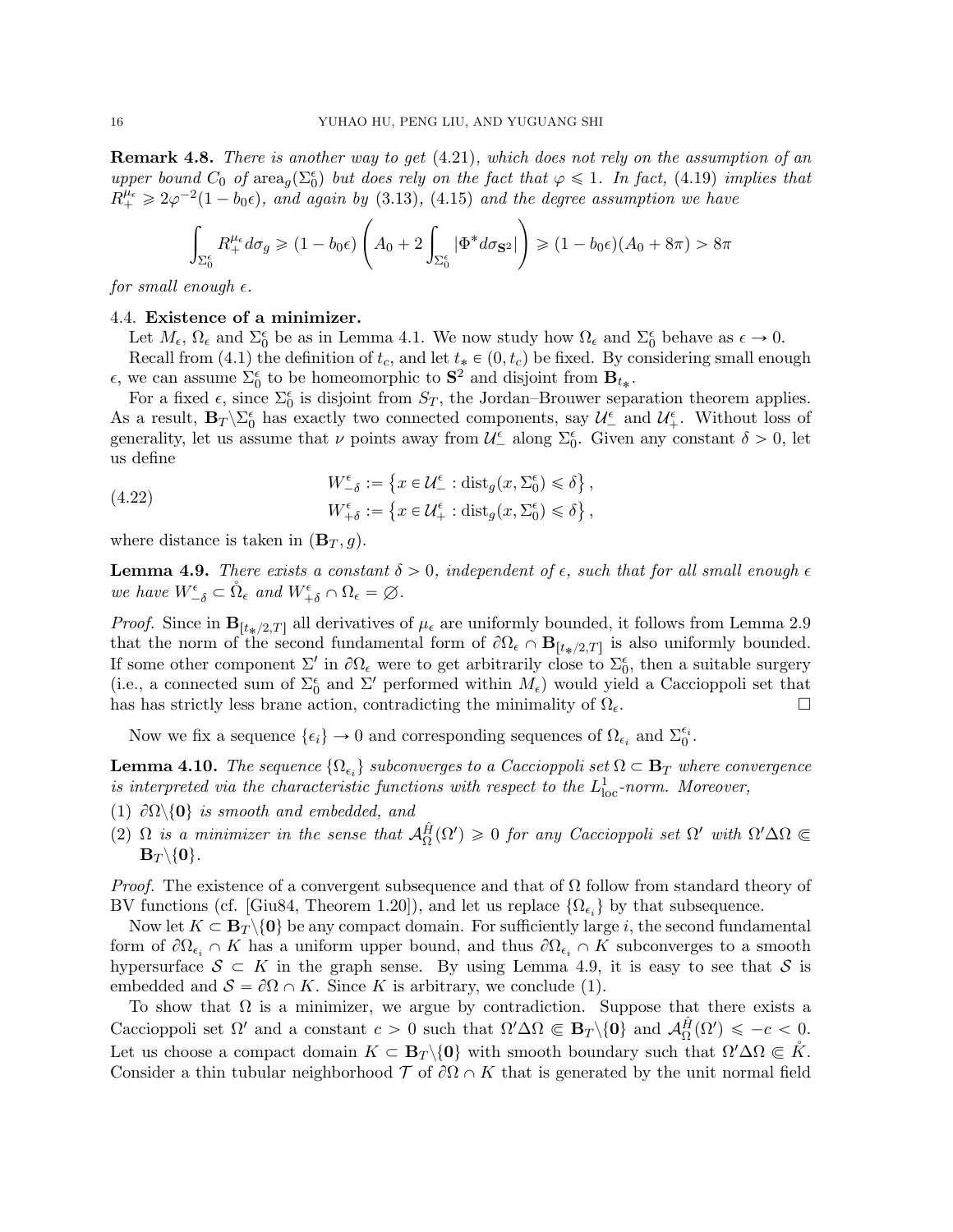along  $\partial\Omega\cap K$ ; as T is diffeomorphic to  $(\partial\Omega\cap K)\times I$  for some interval I, we may modify K such that the image of  $(\partial\Omega \cap \partial K) \times I$  is equal to  $\partial\mathcal{T} \cap \partial K$  (in particular,  $\partial\Omega$  is transversal to  $\partial K$ ). Note that for large i,  $S(r_{\epsilon_i}, g)$  would be disjoint from K, and  $\partial\Omega_{\epsilon_i} \cap K$  would be completely contained in  $\mathcal{T}$ .

<span id="page-16-1"></span>

FIGURE 1. The shaded regions represent  $\Omega'_{\epsilon_i}$  (left figure) and  $\Omega^*_{\epsilon_i}$  (right figure).

Now consider the following Caccioppoli sets (see Figure [1\)](#page-16-1)

(4.23) 
$$
\Omega'_{\epsilon_i} := (\Omega_{\epsilon_i} \backslash K) \cup (\Omega' \cap K), \qquad \Omega^*_{\epsilon_i} := (\Omega_{\epsilon_i} \backslash K) \cup (\Omega \cap K).
$$

We claim that, for sufficiently large  $i$ ,

(4.24) 
$$
\mathcal{A}_{\Omega_{\epsilon_i}}^{\mu_{\epsilon_i}}(\Omega_{\epsilon_i}^*) \leq \frac{c}{4}
$$

To see this, note that  $\chi_{\Omega_{\epsilon_i}^*} - \chi_{\Omega_{\epsilon_i}}$  is just  $\chi_{\Omega_{\epsilon_i} \cap K} - \chi_{\Omega \cap K}$ ; since  $\mu_{\epsilon_i}|_K$  is uniformly bounded and

<span id="page-16-4"></span>.

<span id="page-16-2"></span>
$$
\chi_{\Omega_{\epsilon_i}} \to \chi_{\Omega}
$$
 in  $L^1$ , we have  
(4.25) 
$$
\int_{\mathbf{B}_T} (\chi_{\Omega_{\epsilon_i}^*} - \chi_{\Omega_{\epsilon_i}}) \mu_{\epsilon_i} \to 0 \qquad (i \to \infty).
$$

Moreover, it is easy to see that

(4.26) 
$$
\mathcal{H}^{2}(\partial \Omega_{\epsilon_{i}}^{*}) - \mathcal{H}^{2}(\partial \Omega_{\epsilon_{i}}) \leq [\mathcal{H}^{2}(\partial \Omega \cap K) - \mathcal{H}^{2}(\partial \Omega_{\epsilon_{i}} \cap K)] + \mathcal{H}^{2}(\partial \mathcal{T} \cap \partial K).
$$

Thus, by graph convergence of  $\partial\Omega_{\epsilon_i} \cap K$ , we can choose  $\mathcal T$  and i such that

(4.27) 
$$
\mathcal{H}^2(\partial \Omega_{\epsilon_i}^*) - \mathcal{H}^2(\partial \Omega_{\epsilon_i}) \leq \frac{c}{8}.
$$

On combining  $(4.25)$  and  $(4.27)$ , we obtain  $(4.24)$  for large i.

<span id="page-16-5"></span><span id="page-16-3"></span>Now, since  $\mu_{\epsilon_i} \to \mu$  in  $L^1(K)$  and  $\Omega'_{\epsilon_i} \Delta \Omega^*_{\epsilon_i} = \Omega \Delta \Omega' \subseteq \mathring{K}$ , we have, for sufficiently large *i*,

(4.28) 
$$
\mathcal{A}_{\Omega_{\epsilon_i}^*}^{\mu_{\epsilon_i}}(\Omega_{\epsilon_i}') \leqslant -\frac{c}{2}.
$$

On comparing [\(4.24\)](#page-16-4) and [\(4.28\)](#page-16-5), we get  $\mathcal{A}_{Q}^{\mu_{\epsilon_i}}$  $\sum_{\Omega_{\epsilon_i}}^{\mu_{\epsilon_i}} (\Omega'_{\epsilon_i}) \leq -c/4 < 0$ , contradicting the minimality of  $\Omega_{\epsilon_i}$ . This proves (2).

<span id="page-16-0"></span>**Lemma 4.11.** Let  $\Omega$  be as in Lemma [4.10.](#page-15-2) The sequence  $\{\Sigma_0^{\epsilon_i}\}\$  subconverges to a smooth, closed stable  $\hat{H}$ -hypersurface  $\Sigma_0 \subset \mathbf{B}_{[t_*,T]}$ , which is a t-level set in  $\mathbf{B}_T$ ; moreover,  $\Sigma_0 \subset \partial\Omega$  and  $\partial\Omega\backslash\Sigma_0\Subset{\bf B}_T\backslash\Sigma_0.$ 

*Proof.* By our choice of  $\{\epsilon_i\}$ , all  $\Sigma_0^{\epsilon_i}$  are contained in the compact set  $\mathbf{B}_{[t_*,T]}$  and have a uniform upper bound on their second fundamental form. Thus, by standard minimal surface theory (cf. [\[CM11,](#page-18-7) Proposition 7.14]),  $\{\Sigma_0^{\epsilon_i}\}$  subconverges to a smooth closed hypersurface  $\Sigma_0$  whose projection onto  $S^2$  has nonzero degree. Now recall that each  $\Sigma_0^{\epsilon_i}$  is a stable  $\mu_{\epsilon_i}$ -hypersurface.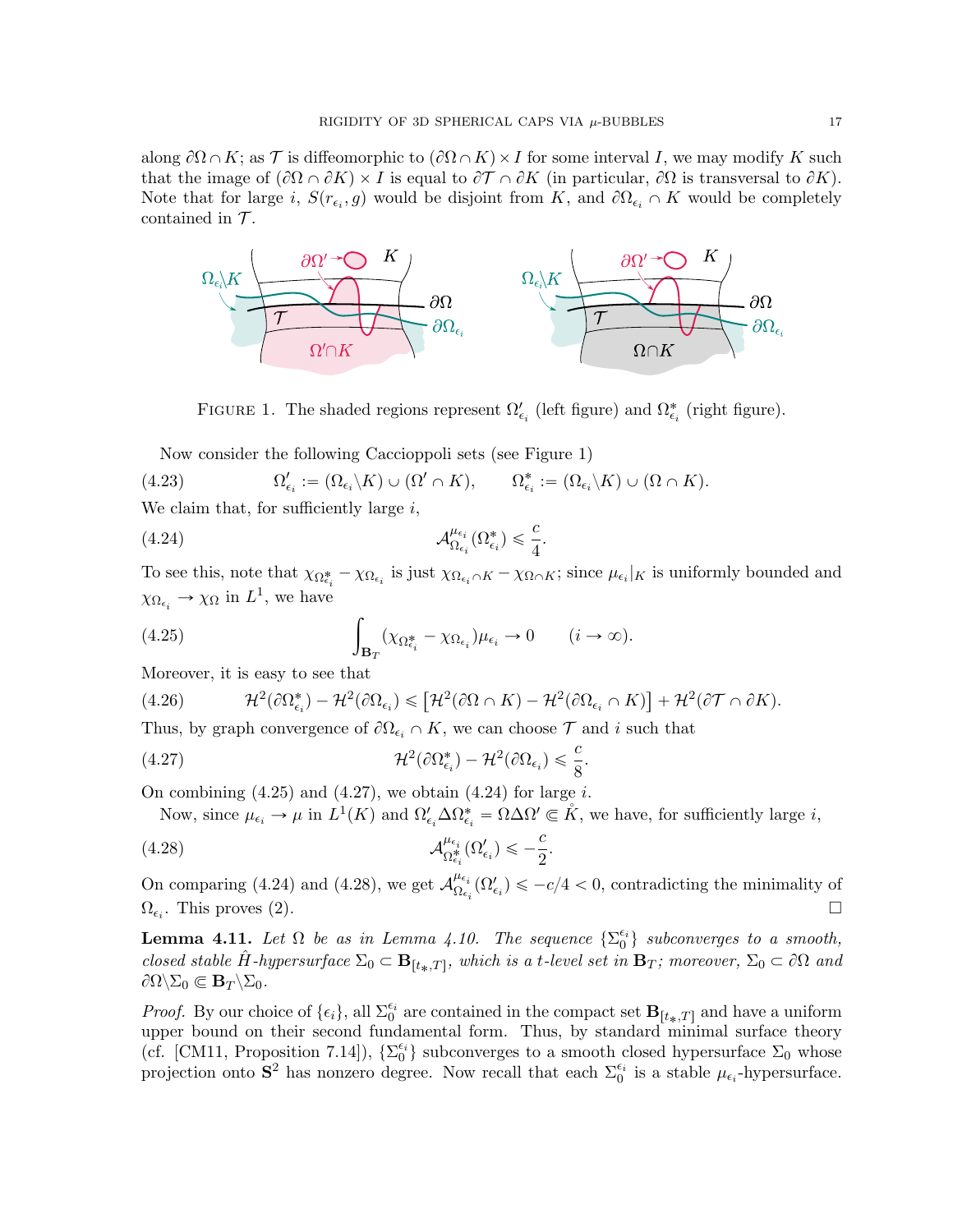Since all derivatives of  $\mu_{\epsilon_i}$  respectively and uniformly converge to those  $\hat{H}$ ,  $\Sigma_0$  is a stable H-hypersurface; hence,  $\Sigma_0$  is a t-level set, by Proposition [3.4.](#page-7-1)

To see that  $\Sigma_0 \subset \partial\Omega$ , first suppose that  $\Sigma_0 \neq S_T$ ; in this case, it suffices to show that each open neighborhood of any  $x \in \Sigma_0$  must intersect both  $\Omega$  and  $\mathbf{B}_T \setminus \Omega$ , and this can be easily deduced from Lemma [4.9.](#page-15-1) The case of  $\Sigma_0 = S_T$  is similar. Also by Lemma [4.9,](#page-15-1)  $\Sigma_0$  has a tubular neighborhood that is disjoint from all other components of  $\partial\Omega$ , hence  $dist_a(\Sigma_0, \partial\Omega \setminus \Sigma_0) > 0.$ 

On combining Lemmas [4.10](#page-15-2) and [4.11,](#page-16-0) we immediately get the following.

<span id="page-17-2"></span>**Proposition 4.12.** Let q be a Riemannian metric on  $\mathbf{B}_T$  satisfying [\(3.2\)](#page-6-4). Then there exists a Caccioppoli set  $\Omega \subset \mathbf{B}_T$  and a connected component  $\Sigma_0 \subset \partial \Omega$  that satisfy Assumption [3.9.](#page-9-2)

<span id="page-17-1"></span>Theorem [3.1](#page-6-2) follows directly from Propositions [3.11](#page-10-1) and [4.12.](#page-17-2)

#### <span id="page-17-3"></span>5. Generalizations

In this section we discuss a few variants of Theorem [3.1.](#page-6-2)

To begin with, we consider a version of Gromov's rigidity theorem for the doubly punctured sphere (see [\[Gro21,](#page-19-0) Sections 5.5 and 5.7]), restricted to the 3-dimensional case.

<span id="page-17-0"></span>**Theorem 5.1.** Let  $(\mathbf{S}^3 \setminus \{O, O'\}, \hat{g})$  be the standard 3-sphere with a pair of antipodal points removed, and let  $h \geq 1$  be a smooth function on  $S^3 \setminus \{O, O'\}$ . Suppose that g is another Riemannian metric on  $\mathbf{S}^3 \setminus \{O, O'\}$  satisfying

(5.1) 
$$
g \geq h^4 \hat{g} \quad and \quad R_g \geq h^{-2} R_{\hat{g}}.
$$

Then  $h \equiv 1$ , and  $g = \hat{g}$ .

Proof. For convenience, let us use slightly different notations than those introduced at the beginning of Section [3](#page-6-1) by representing  $S^3 \setminus \{O, O'\}$  as  $\mathbb{B}_{(-\pi/2, \pi/2)} \cong S^2 \times (-\pi/2, \pi/2)$  with t being the coordinate on  $(-\pi/2, \pi/2)$ . Under this representation we have  $\varphi(t) = \cos t$  and

$$
\hat{H}(t) = -2\tan t
$$

instead of [\(3.3\)](#page-6-0). Now for  $\alpha \in (0, \pi/2)$  sufficiently close to  $\pi/2$ , consider the Riemannian band  $\mathscr{B}_{\alpha} := (\mathbb{B}_{[-\alpha,\alpha]}, g; S_{-\alpha}, S_{\alpha})$  and the functions

(5.3) 
$$
t_{\alpha} = \frac{t}{\alpha} \cdot \frac{\pi}{2}
$$
 and  $\mu_{\alpha} = -2 \tan t_{\alpha}$  on  $\mathbb{B}_{(-\alpha,\alpha)}$ ,

and consider the problem of finding  $\mu_{\alpha}$ -bubbles in  $\mathscr{B}_{\alpha}$ . Since  $\mu_{\alpha} \to \pm \infty$  as  $t \to \mp \alpha$ ,  $\mu_{\alpha}$ satisfies the barrier condition; thus, there exists a  $\mu_{\alpha}$ -bubble  $\Omega_{\alpha} \subset \mathscr{B}_{\alpha}$ , which satisfies analogous properties as described in Lemma [4.1.](#page-12-0) Let  $\Sigma_0^{\alpha}$  be a connected component of  $\partial\Omega_{\alpha}\backslash S_{-\alpha}$  whose projection to  $S^2$  has nonzero degree;  $\Sigma_0^{\alpha}$  is a stable  $\mu_{\alpha}$ -hypersurface, on which

(5.4)  
\n
$$
R_{+}^{\mu_{\alpha}} = R_{g} + \frac{3}{2}(\mu_{\alpha})^{2} - 2|d\mu_{\alpha}|_{g}
$$
\n
$$
\geq \frac{1}{h^{2}} \left( \frac{R_{S^{2}}}{\varphi^{2}} - \frac{3}{2}\hat{H}^{2} + 2|d\hat{H}|_{\hat{g}} \right) + \frac{3}{2}(\mu_{\alpha})^{2} - \frac{2}{h^{2}}|d\mu_{\alpha}|_{\hat{g}}
$$
\n
$$
\geq \frac{1}{h^{2}} \left( \frac{R_{S^{2}}}{\varphi^{2}} + Z_{\mu_{\alpha}} \right)
$$

where the last step follows from the assumption  $h \geq 1$  and the definition

$$
Z_{\mu_{\alpha}} := \frac{3}{2}(\mu_{\alpha}^2 - \hat{H}^2) + 2(\partial_t \mu_{\alpha} - \partial_t \hat{H}).
$$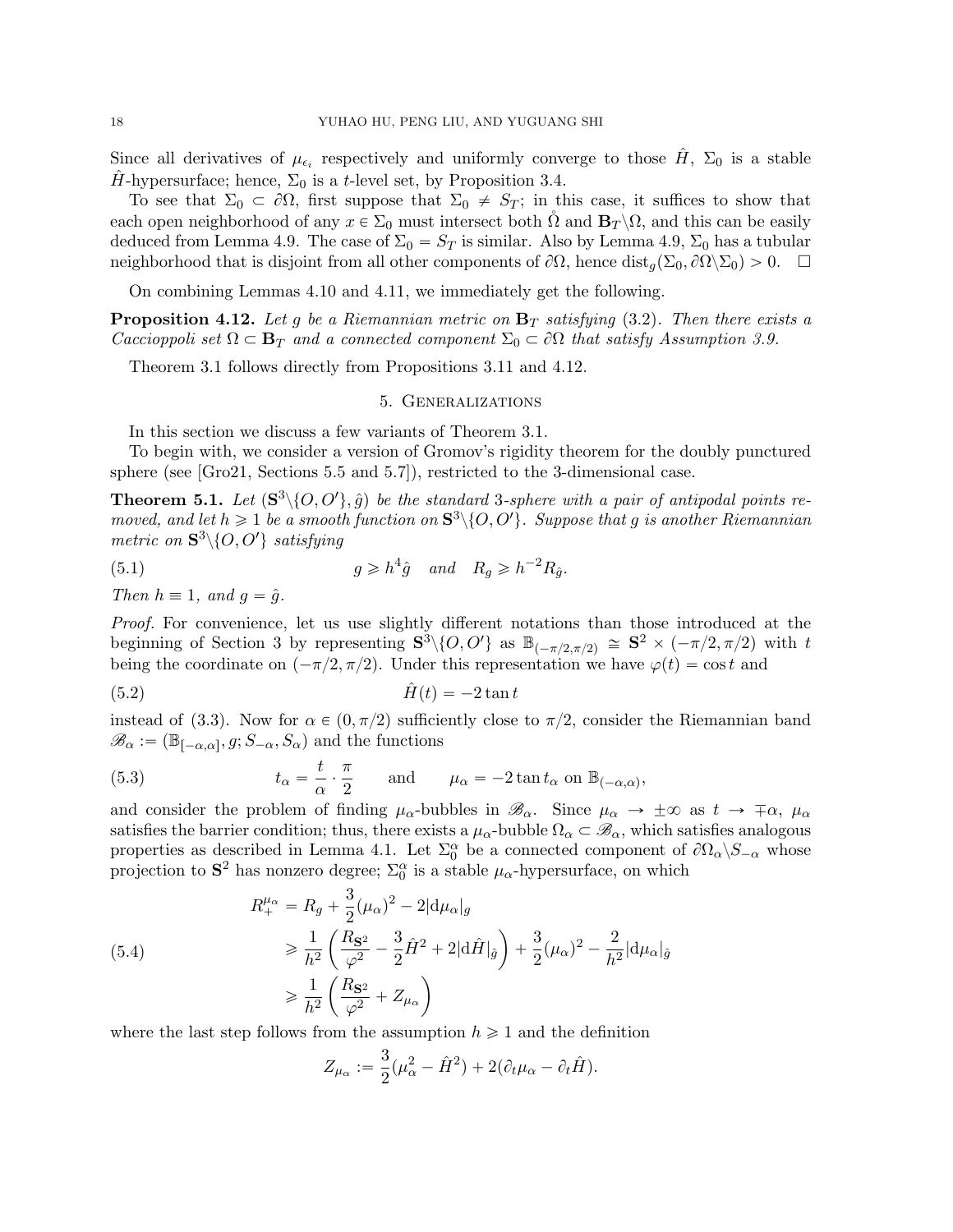By a careful estimate of  $Z_{\mu_{\alpha}}$  using the mean value theorem, it is not difficult to show that there exists a constant  $t_c > 0$  such that

<span id="page-18-8"></span>(5.5) 
$$
Z_{\mu_{\alpha}} > 0
$$
 for  $t \in (-\alpha, -t_c) \cup (t_c, \alpha)$ , and  $\varphi^2 Z_{\mu_{\alpha}} \ge C(\alpha)$  for  $t \in (-\alpha, \alpha)$ .

where  $C(\alpha) < 0$  is a constant depending only on  $\alpha$  and satisfies  $C(\alpha) \to 0$  as  $\alpha \to \pi/2$ . Similar to the proof of Proposition [4.7,](#page-14-0) here [\(5.5\)](#page-18-8) implies that  $\Sigma_0^{\alpha}$  is contained in a fixed compact domain in  $\mathbb{B}_{(-\pi/2,\pi/2)}$  that is independent of the choice of  $\alpha$ . Thus, as  $\alpha \to \pi/2$ , such  $\Sigma_0^{\alpha}$ 's subconverge to a stable  $H$ -hypersurface, and an analogue of Proposition [4.12](#page-17-2) can be obtained. An analogue of Proposition [3.4](#page-7-1) and a foliation argument yield that  $h \equiv 1$  and  $g = \hat{g}$ .

<span id="page-18-3"></span>**Remark 5.2.** The assumption  $h \geq 1$  is important for Theorem [5.1](#page-17-0) to hold. Without this assumption, one may let  $g = \cos^2 t (dt^2 + g_{S^2}) \neq \hat{g}$  on  $S^3 \setminus \{O, O'\} \cong S^2 \times (-\pi/2, \pi/2)$  and take  $h =$  $(\cos t)^{1/2}$ , and it is easy to check that [\(5.1\)](#page-17-3) is satisfied—in particular,  $R_g = (2 + 4\cos^2 t)(\cos t)^{-4}$ and  $h^{-2}R_{\hat{g}} = 6(\cos t)^{-1}$ , so  $R_g \geq h^{-2}R_{\hat{g}}$ .

Theorem [3.1](#page-6-2) has Euclidean and hyperbolic analogues. Putting together, let us take

(5.6) 
$$
\hat{g}_{\kappa} = \varphi_{\kappa}(t)^2 g_{\mathbf{S}^2} + dt^2 \qquad \text{on } \mathbf{B}_T
$$

where

$$
\varphi_{\kappa}(t) = \begin{cases}\n\sin \sqrt{\kappa}t, & \kappa > 0, \\
t, & \kappa = 0, \\
\sinh \sqrt{-\kappa}t, & \kappa < 0,\n\end{cases}
$$

and  $T \in (0, \pi/\sqrt{\kappa})$  if  $\kappa > 0$ ;  $T > 0$  if  $\kappa \leq 0$ . In particular,  $\sec(\hat{g}_{\kappa}) = \kappa$ , and  $\hat{H}_{\kappa}(t) = 2\varphi_{\kappa}'(t)/\varphi_{\kappa}(t)$ .

<span id="page-18-2"></span>**Theorem 5.3.** Let  $\mathbf{B}_T$ ,  $\hat{g}_{\kappa}$  be as above. Let g be a Riemannian metric on  $\mathbf{B}_T$  satisfying

 $g \geqslant h^4 \hat{g}_{\kappa}, \quad R_g \geqslant h^{-2} R_{\hat{g}_{\kappa}}, \quad H_{\partial \mathbf{B}_T} \geqslant \hat{H}_{\kappa}(T),$ 

for some smooth function  $h \geq 1$  defined on  $\mathbf{B}_T$ . Then  $h \equiv 1$ , and  $g = \hat{g}_\kappa$ .

As pointed out by Gromov in [\[Gro21,](#page-19-0) Section 5.5], a key fact that allows the different cases (corresponding to different choices of  $\kappa$ ) in Theorem [5.3](#page-18-2) to be treated similarly is that the function  $\varphi_{\kappa}(t)$  is "log-concave"—in other words,  $\hat{H}_{\kappa}(t)$  is strictly decreasing in t (cf. Lemma [3.2](#page-6-5) and Proposition [3.4\)](#page-7-1). Having this in mind, the proof proceeds as that of either Theorem [3.1](#page-6-2) or Theorem [5.1,](#page-17-0) and we leave the details to the interested reader.

**Remark 5.4.** When  $\kappa \leq 0$  and  $T = +\infty$ , whether Theorem [5.3](#page-18-2) holds remains unknown to us.

#### **REFERENCES**

- <span id="page-18-1"></span>[ACG08] Lars Andersson, Mingliang Cai, and Gregory J Galloway. Rigidity and positivity of mass for asymptotically hyperbolic manifolds. In Annales Henri Poincaré, volume 9, pages 1–33. Springer, 2008.
- <span id="page-18-0"></span>[BMN11] Simon Brendle, Fernando C Marques, and Andre Neves. Deformations of the hemisphere that increase scalar curvature. Inventiones mathematicae, 185(1):175–197, 2011.
- <span id="page-18-7"></span>[CM11] Tobias H. Colding and William P. Minicozzi, II. A course in minimal surfaces, volume 121 of Graduate Studies in Mathematics. American Mathematical Society, Providence, RI, 2011.
- <span id="page-18-4"></span>[CZ21] S. Cecchini and R. Zeidler. Scalar and mean curvature comparison via the dirac operator. arXiv preprint arXiv:2103.06833v3, 2021.
- <span id="page-18-6"></span>[FST09] Xu-Qian Fan, Yuguang Shi, and Luen-Fai Tam. Large-sphere and small-sphere limits of the Brown-York mass. Comm. Anal. Geom., 17(1):37–72, 2009.
- <span id="page-18-5"></span>[Giu84] Enrico Giusti. Minimal surfaces and functions of bounded variation, volume 80. Springer, 1984.